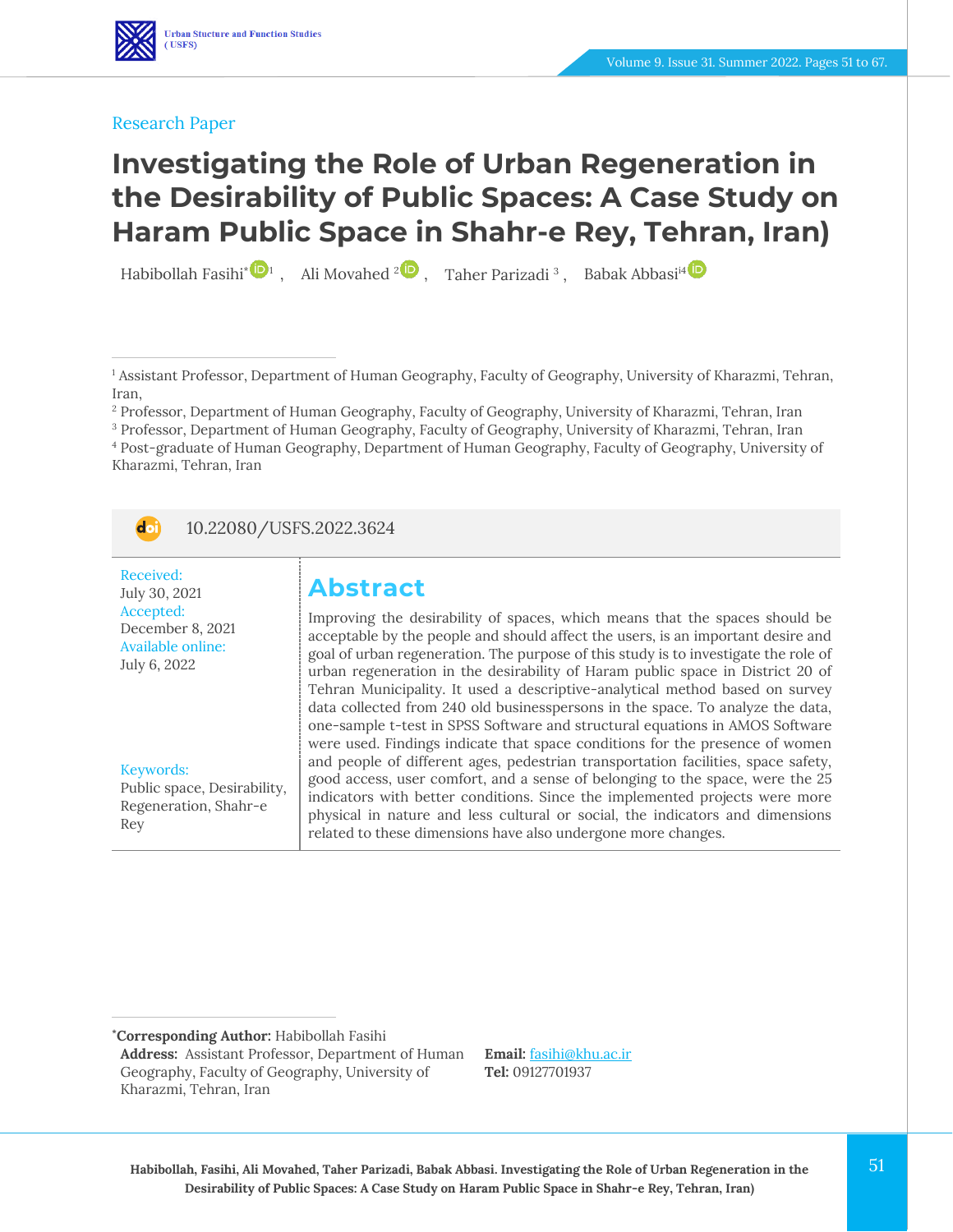# **Extended Abstract**

### **1. Introduction**

The crisis of urban public spaces desirability is considered as one of the most important problem of cities. One of the regeneration goals is to revive and rehabilitate public spaces. In an effort to revive and restore the role of Haram public space in District 20 of Tehran City, several projects have been implemented that can be called regeneration. This study seeks to analyze the effectiveness of these projects in reviving and strengthening the role of this space and its desirability in this field.

### **2. Research Methodology**

The present research is descriptiveanalytical and the data used is surveytype. The analyzed data are collected from 240 people from old local businesses. To analyze the current situation of 25 indicators showing the public space desirability, one-sample t-test in SPSS Software has been used and to measure the effectiveness of the indicators from the implemented projects, Structural Equation Modeling (SEM) in Amos Software has been used.

### **3. Research Findings**

The mean score for the studied public space desirability in the 25 indicators was 2.99, close to the considered average in Figure (3). The score for environmental, economic, physical and social indicators were 2.85, 2.63, 3.40 and 3.01, respectively. The effectiveness of the regeneration projects implemented on the improvement of the desirability indices of the studied public space was 2.81 on average. The projects had more impact on the promotion of physical dimension indicators, which was 3.22. Environmental indicators with an average of 3.09 and

social dimension with an average of 2.94 were in the next places, respectively. The least effective indicator was in the economic dimension, with an average of 1.75.

### **4. Conclusion**

In the new and accepted approach of regeneration in recent years, the physical environment is considered along with different dimensions of space, including economic, cultural, institutional, and social dimensions. However, according to the findings of this study, most project only emphasize physical space while neglecting the other dimensions..

#### **Funding**

There is no funding support.

#### **Authors' Contribution**

Authors contributed equally to the conceptualization and writing of the article. All of the authors approved the content of the manuscript and agreed on all aspects of the work

#### **Conflict of Interest**

Authors declared no conflict of interest.

#### **Acknowledgments**

We are grateful to all the scientific consultants of this paper.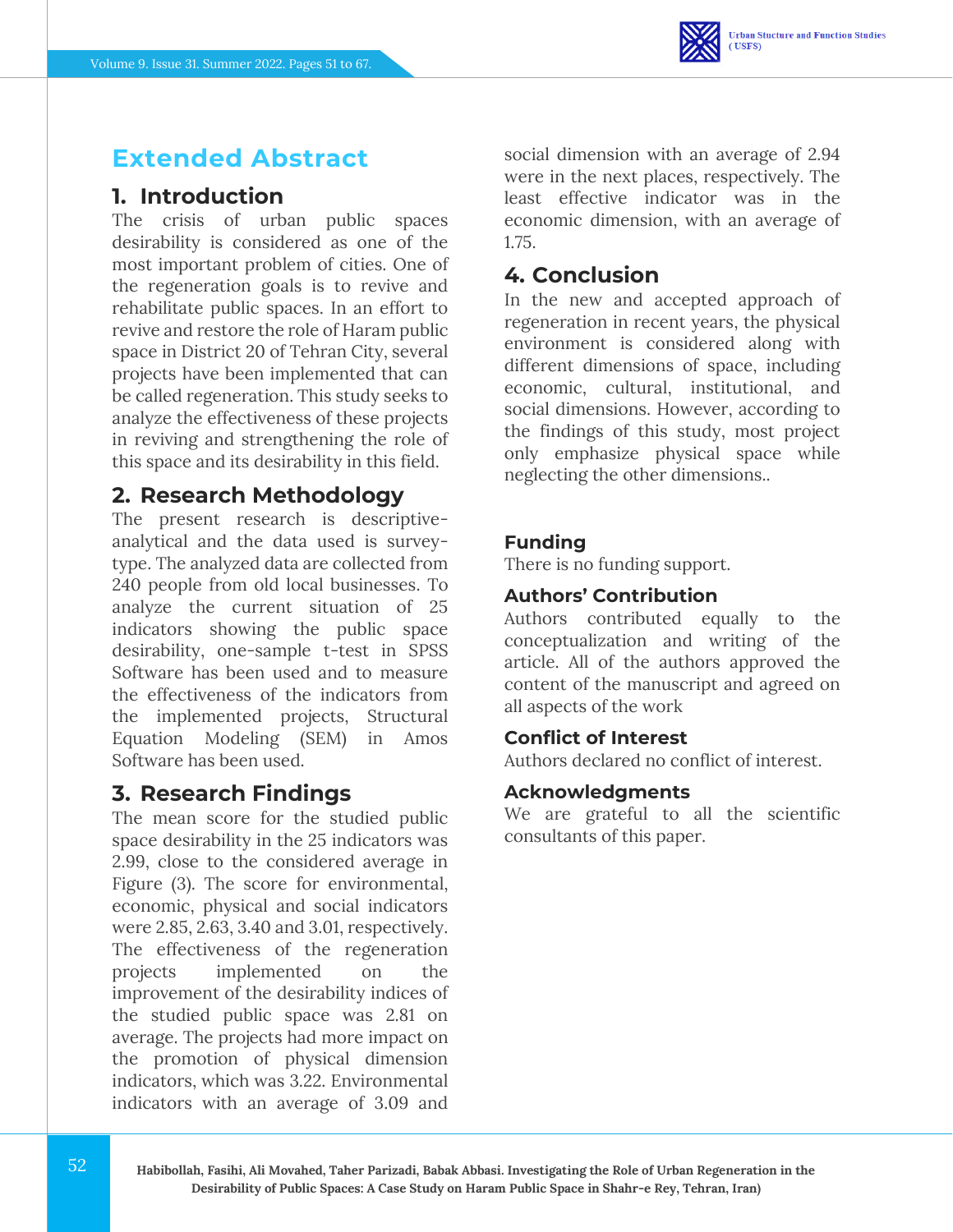

#### علمی پژوهشی

# **نقش بازآفرینی شهری در مطلوبیت فضاهای عمومی )مورد مطالعه: فضای عمومی حرم در شهرری(**  حبیباله فصیحی'\* �[،](https://www.orcid.org/0000-0002-0672-0944) علی موحد' �، طاهر پریزادی" ، بابک عباسی <sup>۴</sup>

1 استادیار گروه جغرافیای انسانی، دانشکده علوم جغرافیایی، دانشگاه خوارزمی، تهران، ایران

2 دانشیار گروه جغرافیای انسانی، دانشکده علوم جغرافیایی، دانشگاه خوارزمی، تهران، ایران

دانشیار گروه جغرافیای انسانی، دانشکده علوم جغرافیایی، دانشگاه خوارزمی، تهران، ایران <sup>3</sup>

4 دانشجوی دوره دکتری برنامه ریزی شهری، گروه جغرافیای انسانی، دانشکده علوم جغرافیایی، دانشگاه خوارزمی، تهران، ایران.

10.22080/USFS.2022.3624

**doi** 

تاریخ دریافت: 8 مرداد 1400 تاریخ پذیرش : 17 آذر 1400 تاریخ انتشار: 15 تیر 1401

**چکیده**

ارتقاء مطلوبیت فضاها که به معنای پذیرفته شدن آنها از جانب مردم و تأثیرگذاری بر استفاده کنندگان است، هدف مهمی از بازآفرینی شهری است. هدف این پژوهش بررسی نقش بازآفرینی شهری در مطلوبیت محور حرم در شهرری از منطقه 20 شهرداری تهران، به عنوان یک فضای عمومی کهن است. تحقیق، روشی توصیفی تحلیلی داشته و مبتنی بر دادههای پیمایشی گردآوری شده از 240 فرد نمونه از کسبه قدیمی فضای عمومی یادشده میباشد. برای تحلیل دادهها از آزمون تی تک نمونهای در نرمافزار SPSS و مدل معادالت ساختاری نرمافزار AMOS استفاده شده است. یافتههای تحقیق حاکی است که مطلوبیت فضا در ابعاد کالبدی و اجتماعی باالتر از حد متوسط و در ابعاد محیطزیستی و اقتصادی، پایینتر از حد متوسط قرار دارد. قابلیت فضا برای حضور زنان و حضور افرد در سنین مختلف، تسهیالت عبور پیاده، ایمنی فضا، دسترسی مناسب، آسایش استفادهکنندگان، و احساس تعلق به فضا شاخص هایی از 25 شاخص مطلوبیت فضا بودهاند که وضعیت موجود، شرایط مطلوبتری از آنها را ارائه میدهد. از آنجا که طرحهای اجرا شده بیشتر ماهیتی کالبدی و فیزیکی داشته و کمتر فرهنگی یا اجتماعی بودهاند، شاخصها و ابعاد مربوط به این ابعاد نیز دستخوش تغییر و تاثیرپذیری زیادتری گردیدهاند. تسهیل حضور زنان، تسهیل عبور پیاده، ایمنسازی فضا، زیباسازی فضا، رفع آلودگی صوتی و توجه به تنظیف فضا سبب شده که شاخصهای مربوط تاثیرپذیری و تغییرات مثبت بیشتری را نمایان سازند. طرحهای بازآفرینی اجرا شده از ابعاد فرهنگی- اجتماعی و اقتصادی غفلت نموده و از این رو فضا به لحاظ مطلوبیت، در این ابعاد کاستی و ضعف زیادتری دارد.

کلیدواژه ها:

فضای عمومی، مطلوبیت، بازآفرینی، احساس تعلق، شهر ری

**:** نویسنده مسئول **\* نویسنده مسئول آدرس:** استادیار گروه جغرافیای انسانی، دانشکده علوم جغرافیایی، دانشگاه خوارزمی، تهران، ایران

[fasihi@khu.ac.ir](file:///C:/Users/farha/Desktop/UFTS-01-1401/Temp/fasihi@khu.ac.ir) **:ایمیل تلفن:** 09127701937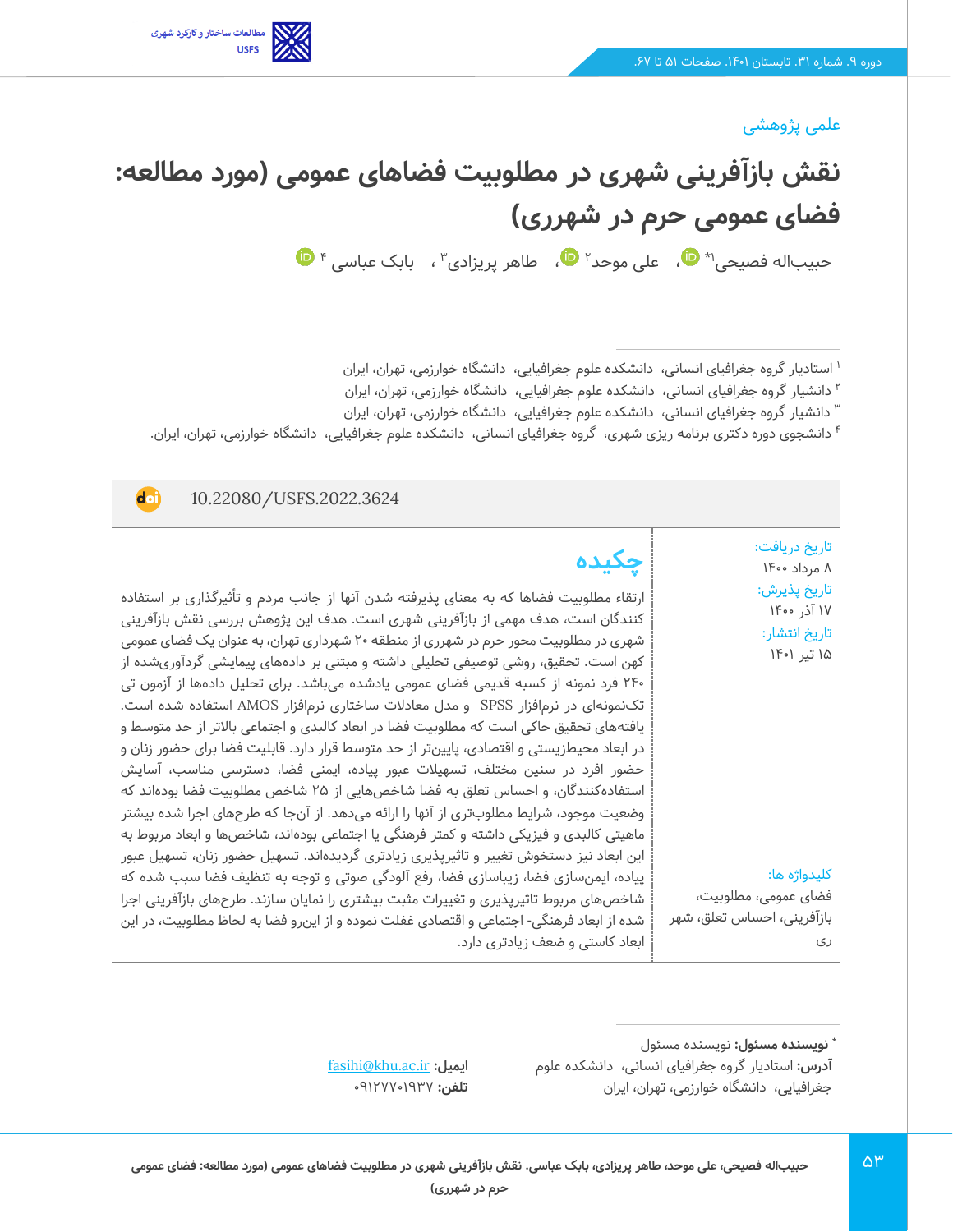# **1 مقدمه**

بحران مطلوبیت فضاهاي عمومی شهري یکی از مهم ترین مسائل شهرهاي ما قلمداد می گردد )شکیبایی و رفیعیان' ، ۲۰۱۳). تا پیش از غلبه مدرنیسم بر فضاهای شهرهای ایرانی، اجزای فضاهای عمومی شهرها اعم از باغ های عمومی، معابر، گذرها و خیابانها، بازارهای سنتی و سوق ها، میدانها، بازارچهها و میدانچههای محالت، نقشی پراهمیت به جهات مختلف داشتند (پوراحمد و وفایی۲، ۲۰۱۷: 66(. اما پس از آن، شهرها دچار تحوالت اساسی شدند. از جمله، فضاهاي عمومی بسیاري از عملکردهاي خود در زندگی اجتماعی را از دست دادند. در این شرایط، این فضاها با تغییر بنیادی در ساختار کالبدی مواجه شده اند، معنا و اهمیت این فضاها در اقتضائات رشد سریع آنها گم شده و کیفیت و کمیت فضاهای عمومی رو به زوال رفته است. نارسایی و کمبود فضاهاي عمومی شهري در بیشتر شهرهای بزرگ و توزیع ناعادالنه آنها عامل کاهش کیفیت زندگی افراد ساکن در این شهرهاست . فضاهاي شهري نه فقط نقشی مهم در ارتقاء کیفیت محیط شهري دارند، بلکه نقشی مهم و سرنوشت ساز در سالمت جسم و روان مردمی که در شهرها زندگی می کنند، دارند (محمودپور ۳، ۲۰۱۴ : 7(. از این روست که در ادبیات نوین طراحی و برنامهریزی شهری، بر اهمیت احیاء و بازشناسی این فضاها تاکید شده است. یکی از اهداف بازآفرینی نیز احیاء و بازتوانی فضاهای عمومی است. بازآفرینی شهری فرآیند توسعهای همهجانبه در عرصههای اجتماعی، اقتصادی، محیطی و کالبدی به منظور ارتقاء کیفیت زندگی در محدودهها و محلههای هدف در پیوند با کل شهر است )شرکت عمران و بهسازی شهری ایران ٔ، ۲۰۱۴: ۶).

محدوده مورد مطالعه در این پژوهش یعنی فضای عمومی که به مناسبت نقش ارتباط دهندة آن

به زیارتگاههای حضرت عبدالعظیم حسنی و امامزادگان مجاور، به نام حرم نامیده شده و جنوب شهر تهران ( شهرری و منطقه ۲۰ شهرداری تهران) قرار گرفته، از گذشتههای دور در نقش یک فضای عمومی، کارکردهای متعدد سیاسی، اقتصادی، اجتماعی، و فرهنگی- مذهبی فعالی داشته است. این کانون زیارتی، از صدها سال پیش، محور مورد مطالعه را به صورت یک فضای عمومی بسیار فعال درآورده و شکل گیری بازار سنتی و عناصر مذهبی، اجتماعی، تجاری، خیریه ها ونهادهای مدنی و مذهبی هم این نقش را مضاعف گردانیده بودند. اما در گذر زمان به تدریج نقش دیرین این محدوده به عنوان یک فضای کامل عمومی با کارکردهای مربوط، کم رنگ و تضعیف گردید. تا جایی که در دهه های گذشته، تبدیل این محور به یک خیابان پرتردد و پرترافیک بدون داشتن فضایی برای پیاده رفتن یا برای توقف و تعامل، آن را به یک فضای شبهعمومی مبدل ساخته بود. در تکاپوی احیاء و بازیابی نقش دیرین این فضا به عنوان یک فضای عمومی، طرح های متعددی چون پیاده راهسازی، جدارسازی، کفسازی، اصالح منظر و مبلمان، مقاومسازی و . . که میتوان به آنها عنوان بازآفرینی داد، به مورد اجرا گذاشته شدهاند. این پژوهش درصدد است که تاثیرگذاری طرح های مذکور در احیاء و قوت بخشیدن به ایفای نقش به عنوان یک فضای عمومی و میزان مطلوبیت آن در این زمینه را مورد تحلیل قرار دهد. از این رو تحقیق اخیر در جست وجوی پاسخ به سه سؤال زیر است:

1( به لحاظ شاخص های مطلوبیت فضاهای عمومی، محدودة مطالعاتی چه وضعیتی دارد؟

2( به دنبال طرح های بازآفرینی اجراشده، هریک از شاخص ها و ابعاد مطلوبیت چه تغییری نموده اند؟

<sup>4</sup> . Iranian Urban Development and Improvement Company

<sup>&</sup>lt;sup>1.</sup> Shakibaei and Rafieian

<sup>2</sup> . Poorahmad and Vafaei

<sup>3</sup> . Mahmoodpoor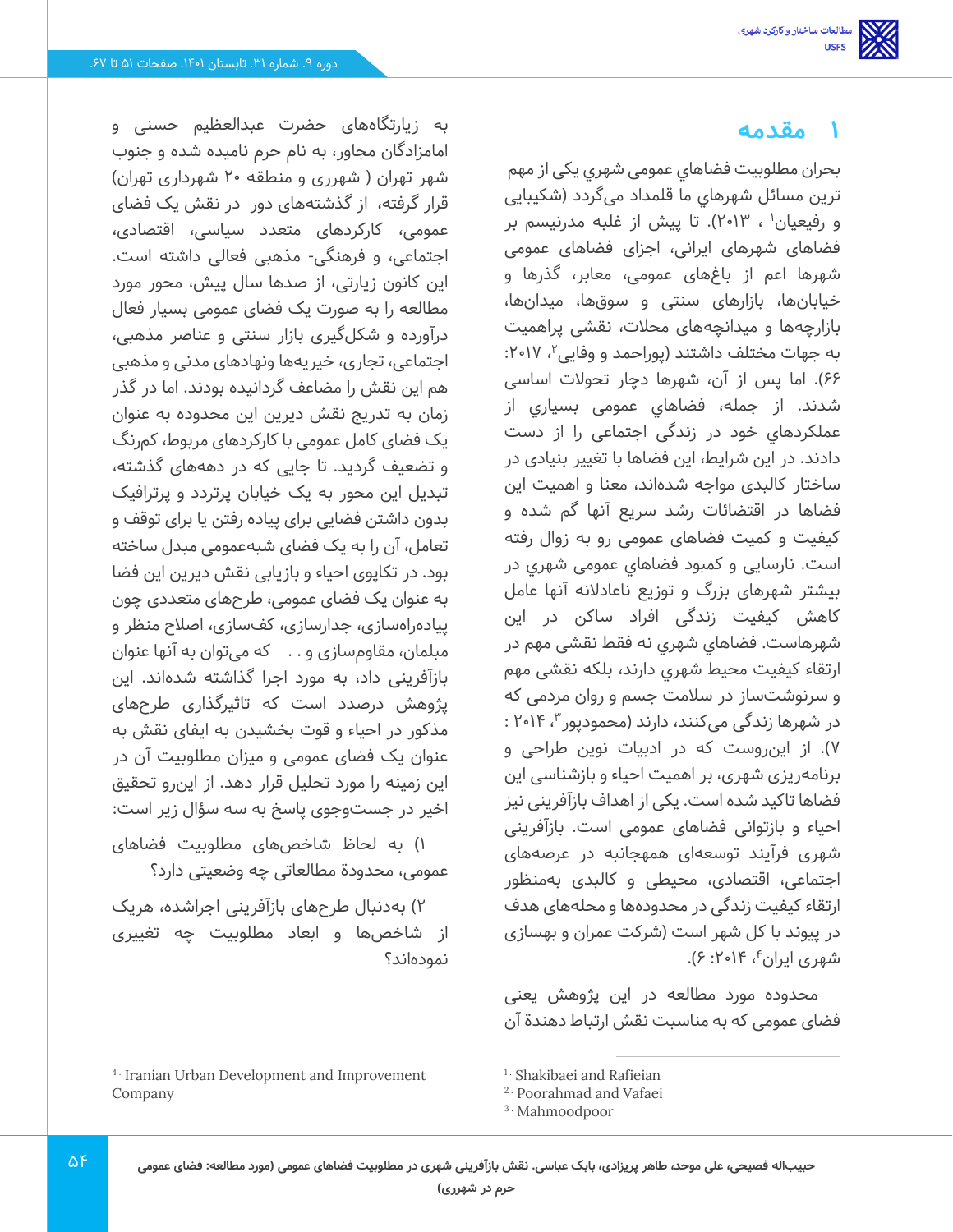

# **2 مبانی نظری**

در فرهنگ فارسی معین از«مطلوبیت» «به معنای خواستهشده، طلبیده، دلپسند و خوشایند یاد شده است (معین'، ۲۰۰۹). در فرهنگنامههای انگلیسی یکی از معانی مطلوبیت<sup>۲</sup> «داشتن کیفیت برای برانگیختن میل یا اشتیاق« )2021 , com.urbandictionary )آمده است. از نظر اقتصاددانان مطلوبیت کیفیتی است که کاالیی را برای افراد، خواستنی می کند. به بیان دیگر، مطلوبیت عبارت است از رضایت مصرفکننده که از مصرف کاال و خدمات در واقع هرآنچه نیازها و خواستههای انسان را ارضا می کند حاصل می شود. در واقع کلمة کلیدی مطلوبیت رضایت است نه سودمندی. همچنین گفتهشده که هر مصرف كننده به خاطر مصرف، كاالها را گزینش می کند و هنگامی كه آن را مصرف می كند از مصرف آن لذت می برد این رضایت خاطری كه از مصرف كاال و خدمات نصیب مصرفكننده می گردد مطلوبیت نامیده می شود. مطلوبیت تجربه لذت بخشی را برای استفاده کننده فراهم می کند که او را را وادار به ادامه استفاده مینماید زیرا این امر به آنها لذت می بخشد، که خود یک پاداش است. مفهوم مطلوبیت در معماری و شهرسازی، میزان پذیرفته شدن یک فضا از جانب مردم و میزان تأثیرگذاری آن مکان بر کاربران است ، 2018 : 69(. <sup>3</sup> )رحیمی

میزان مطلوبیت فضاهای شهری به کیفیت استفاده از آن فضا و میزان جذابیت آن برای جذب فعالیتهای متناسب با آن بستگی دارد )خدایاری 4 مطلق و همکاران، 2017 : 191(.چنانچه یان گل به وقوع پیوستن فعالیت های اختیاری و اجتماعی را منوط به مطلوبیت مؤلفههای فضای شهری می داند (همان به نقل از محمدی و چنگوایی^، ۱۲۰۱۲ : ۱۶). وی فعالیتهاي انجام شده در فضاهاي شهري را به

سه دستة اجباری (ضروری)، اختیاری و اجتماعی تقسیمبندي کرده و به وقوع پیوستن فعالیت هاي اختیاري و اجتماعی را مشروط به کیفیت مؤلفه هاي مکان یا فضاي شهري موردنظر می داند. بنابراین هرچه مطلوبیت فضاي شهري باالتر باشد می تواند فعالیتهاي اختیاري و در ادامة آن، فعالیت هاي اجتماعی را در خود پذیرا باشد و حفظ نماید )محمدی و چنگلوایی ُ، ۲۰۱۲ : ۱۶).

عنصر مطلوبیت در محیط شهری پدیدهای نیست که به سادگی قابل اندازهگیری یا شناسایی باشد. اما شاید بتوان مفهوم آن را توسط مجموعه ای از عوامل مرتبط تشخیص داد. به منظور شناسایی دقیق مطلوبیت عرصه عمومی، باید عناصر سازنده و مؤلفههای کیفی این عرصه شناسایی شوند؛ چرا که مردم روزانه از عرصه های عمومی شهر، خیابانها و محله ها و فضاهای اطراف محل کار خود استفاده میکنند و خواه ناخواه مطلوبیت این فضاها بر زندگی روزانه آ نها و احساس خوشایند آنها از فضا تأثیرگذار است. مطلوبیت هر فضای شهری به ویژه برای برخی از انواع فعالیت ها به درجة برداشت و ادراک نیازهای استفاده کننده نیز بستگی دارد. به عبارت دیگر ممکن است یک فضای شهری از دید گروهی از افراد اجتماع، مناسب و مطلوب و از منظر طیفی دیگر، نامناسب تلقی گردد (پورموسوی<sup>۷</sup> و همکاران، ۲۰۱۲: ۲۴). فضاهای شهری مطلوب فضاهایی هستند که افراد با ویژگی های مختلف سنی و جنسی باحضور در آنها می توانند خواستههای خود را محقق سازند و فعالیت های متنوع مورد نیازشان را برآورده نمایند. محققین با بررسی بیش از 1000 فضای عمومی شهری از شهرهای مختلف جهان دریافته اند که موفق ترین و کاراترین فضاهای شهری دارای چهار مؤلفة اساسی کیفیتی هستند: اول این که این فضاها در دسترس قرار دارند؛ دوم افراد در آنها درگیر فعالیت می شوند؛ سوم، از راحتی، و

<sup>&</sup>lt;sup>1</sup>. Moein

<sup>2</sup> . Desirability

<sup>3</sup> . Rahimi

<sup>4</sup> . Khdayari-e Motlagh

<sup>5</sup> . Mohammadi and Changoovaei

<sup>6</sup> . Mohammadi and Changalvaei

<sup>7</sup> . Poormoosavi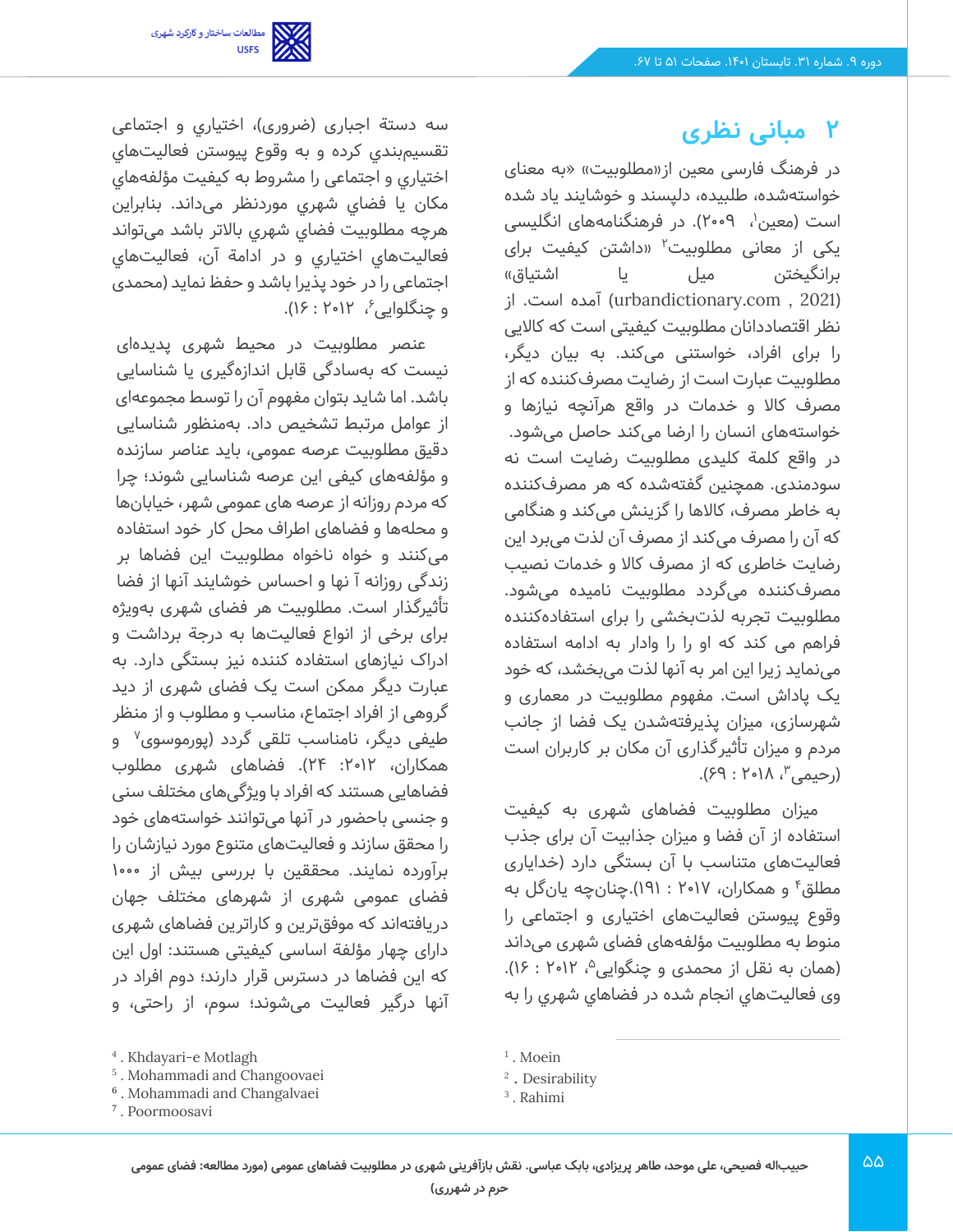آسایش انسانی برخوردار بوده و دارای مناظر زیبا هستند؛ چهارم، مکانی اجتماعی تلقی می شوند یعنی جایی که افراد می توانند یکدیگر را مالقات کرده و دامنة ارتباطات اجتماعی خود را وسعت بخشند. ساوث ورث<sup>۱</sup> راحتی و آسایش، شکل، دسترسی، حفاظت از محیط، تنوع و تجانس، معنی، خوانایی ساخت، بازبودن فضاها، مرمت و نگهداری، سرزندگی و حیات، سالمتی و ایمنی، را مالک مطلوبیت فضا دانسته است (طبیبیان و منصوری<sup>۲</sup>، یک تصویر ذهنی و شهرت :2013 4 (. در نظر مازلو <sup>3</sup> خوب، فرصت خالق بودن، تامین کلیه نیازهای فیزیکی ایمنی و امنیت و حفاظت، از نظر زیبایی شناسی مطبوع معیارهای یک فضای اجتماعی مطلوب هستند (حقیقتبین و بیداربخت ٔ، ۲۰۱۹ :  $.67<sub>0</sub>$ 

از نظر کاپون<sup>۵</sup> و روج ُ، مطلوبیت فضای شهری با مالکهایی چون ارائه عوامل استرس زا در زندگی شهری، ترس، آلودگی، مقیاس غیر انسانی ساختمان ها، یکدستی بیش از حد جامعه، آب و هوای بد، زمان بیش از حد سفر، وضع نامناسب مسکن، خدمات غیر کارا، فقر و بیکاری، ، تفریح ناکافی، نرخ رشد خیلی زیاد، آلودگی و از بین رفتن منابع، خطرات و بیماری ها، فقدان تماس با طبیعت، جدایی اجتماعی، تغذیة شادی و شعف قابل تبییین است (خراسانیزاده<sup>۷</sup> و همکاران، ۲۰۱۹ : ۴۶۷).

امروزه رویکرد مکان سازی به عنوان یک رویکرد مناسب برای بهبود مطلوبیت فضاهای شهری مطرح است. «مکانسازی» رویکردی چندوجهی به برنامهریزی، طراحی و مدیریت فضاهای شهری است. به طور ساده می توان گفت، «مکانسازی» به دقت دیدن مردمی است که در فضایی مشخص زندگی، کار و بازی می کنند. در مکان سازی به مردم گوش دادن و سؤال پرسیدن از آنان برای پوشش دادن نیازها و خواستههایشان در فضاهای شهری یک

موضوع مهم است. سه دسته از معیارهایی که در بازتولید مکان نقش و تاثیر اساسی برخوردار هستند عبارتاند از:

1( معیارهای زمینهای**:** معیارهای زمینهای به عوامل برگرفته از بستر و زمینه اطالق می گردد که در بازتولید مکان مؤثر هستند. مهمترین عامل زمینهای نیروی انسانی به معنی کنشگران و عاملین تاثیرگذار در فرآیند بازتولید مکان هستند. این عامل در الگووارههای اجتماعی، و برنامهریزی شهری و شهرسازی مورد تاکید قرار گرفته است. از دیگر عوامل تاثیرگذار بر بازتولید مکان، روابط قدرت و نیروهای سیاسی هستند. که نقش بسیار مؤثری در هدایت جریان بازتولید مکان، ایفا می نمایند. ارزشها و شیوه های فرهنگی و تعامل میان نیروهای قلمروبخش و قلمروزدا دیگر عوامل حائز اهمیت در مقولة اخیر می باشند.

2( بازتولید ناخودآگاه مکان: تعامالت، تجارب، و رفتارهای زیستة روزمره در مکانهای شهری، نوعی از بازتولید مکان را رقم می زنند که به صورت طبیعی و هرروزه در جریان است. تعامالت روزمره و روابط انسانی که بیشتر در در روزمرة زمان – فضای رفتارهای اجتماعی روزانه و تکراری مورد تاکید قرار گرفتهاند. این نوع از بازتولید ناخودآگاه معادل با مصرف مکان است که در الگووارة برنامه ریری شهری و شهرسازی نیز بر آن تاکید شده است.

3(بازتولیدآگاهانة مکان: منظور از بازتولید آگاهانة مکان، آن دسته از فرآیندهای شناخته شده و از پیش تعیینشده هستند که بر روی تولید آگاهانه و رسمی مکان، تاثیر می گذارند. این معیارها به طور عمده در قالب شهرسازی، برنامهریزی شهری، معماری و طراحی شهری و تحت عنوان فرآیندهای طراحی، توسعه و مدیریت مکان شناخته می شوند

<sup>5</sup> . Capone

<sup>6</sup> . Roach

<sup>7</sup> . Khorasanizadeh

<sup>1</sup> . Southworth

<sup>2</sup> . Tabibian and Mansoori

<sup>3</sup> . Maslow

<sup>4</sup> . Haghighatbin and Bidarbakht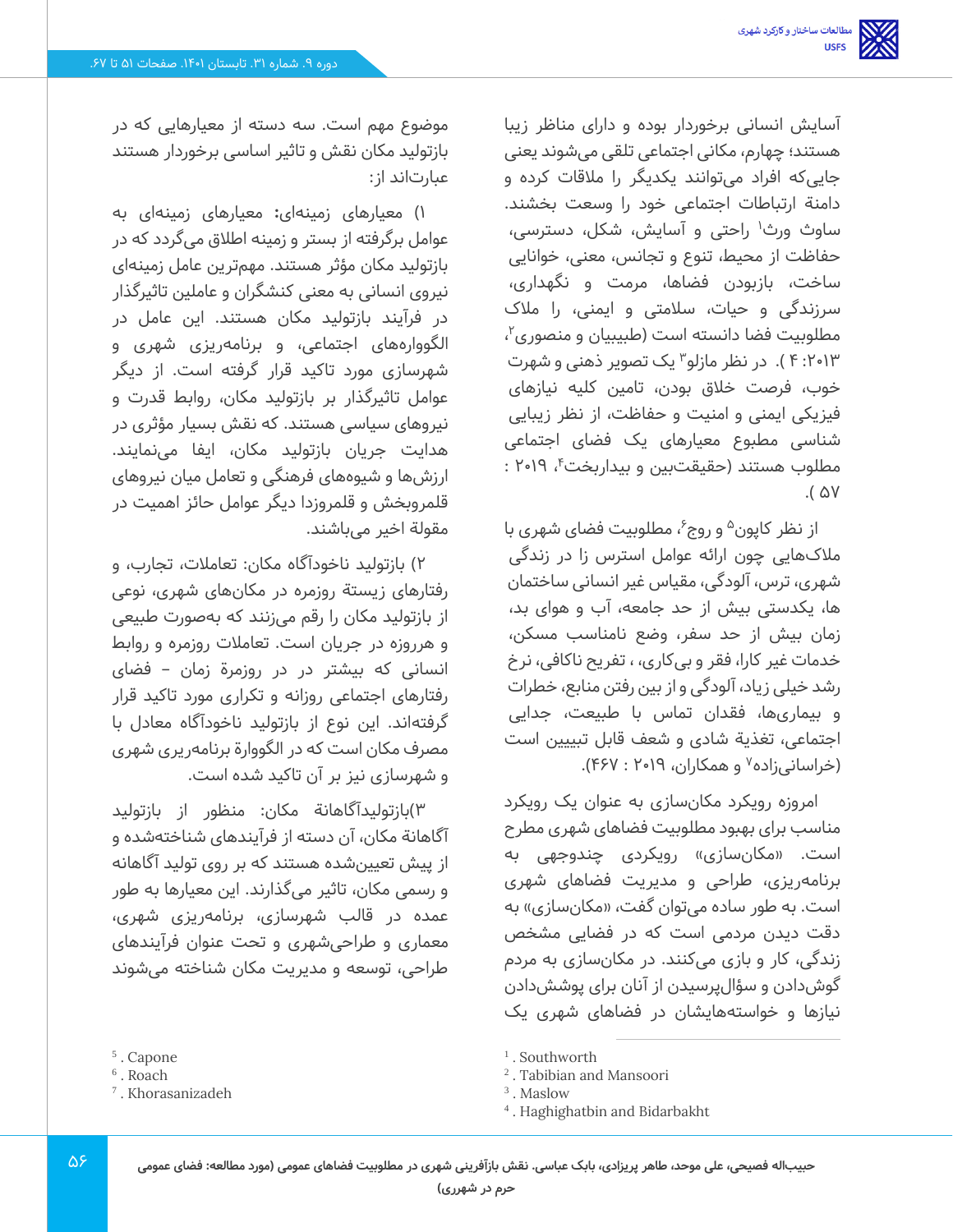

(ایرانی شاد<sup>۱</sup> و همکاران، ۱۳۹۷: ۴۴). تاثیرگذاری بازآفرینی شهری بر فضا در این دسته قرار می گیرد.

# **3 روش تحقیق**

نوع پژوهش، توصیفی -تحلیلی و داده های مورد استفاده در آن از نوع پیمایشی هستند. داده های مورد تحلیل از نمونه آماری گردآوری شده اند. با توجه به تعداد حدود 650 نفر که جامعه آماری تحقیق یعنی کسبه و پیشهوران با سابقه بیش از 10 سال محدوده مطالعاتی بوده اند و محاسبات در مدل کوکران، 240 نفر از کسبه به شکل طبقهبندی شده به عنوان نمونه آماری برگزیده شده اند. پرسشنامه از نوع محقق ساخته و مشتمل بر 25 زوج گویه بوده که در چهار بعد اجتماعی، اقتصادی، کالبدی و محیطزیستی قرار داشتهاند. از هر زوج گویه، اولی ارزیابی نمونه از وضعیت موجود و دومی بهعنوان گویه متناظر، میزان تغییر در شاخص مورد ارزیابی با تحوالت صورت گرفته در مکان طی دو دهة اخیر را ارزیابی می نموده اند. گویه ها توسط افراد نمونه آماری در 5 طیف لیکرت ارزیابی شده اند. روایی گویهها با نظر ۳ متخصص برنامهریزی شهری و با اعمال نظرات پیشنهادی آنان، مورد تایید قرار گرفته است. اطالعات پرسشنامهها وارد نرم افزار SPSS شده و پس از تایید پایایی با محاسبه ضریب آلفای کرونباخ (۷۰۴/۰ برای کل گویهها)، ابتدا مدل تحلیلی آزمون تی تک نمونهای برای گویه های شماره فرد و سپس مدل معادالت ساختاری نرم افزار آموس در گویه های متناظر شماره زوج اجرا شده و نتایج مربوط

مورد تحلیل قرار گرفته است. آزمون تی تک نمونهای $^{\mathsf{y}}$ اختالف داشتن یا نداشتن میانگین یک نمونه را با یک عدد ثابت مشخص )که در این مطالعه حسب قائلشدن نمرات 1 تا 5 برای طیف های پنج گانه لیکرتِ تنظیمشده در ابزار گردآوری دادهها، رفم ۳ است) بررسی می کند. مدل معادلات ساختاری<sup>۳</sup> از جمله روش های تجزیه و تحلیل چندمتغیره است. کاربرد اصلی آن در موضوعات چند متغیرهای است که نمی توان آنها را به شیوه دو متغیری با در نظر گرفتن هربار یک متغیر مستقل با یک متغیر وابسته انجام داد (کشاورز<sup>۴</sup> ، ۱۵۰۵- ۱۴).

محدودة مطالعاتی فضای عمومی موسوم به حرم در منطقه 20 شهرداری تهران است. محدودة یاد شده در حدفاصل جاده قدیم تهران به قم با حرم عبدالعظیم حسنی (ع) قرار داشته و از زمان پیدایش این مکان و محلة امروزی سرتخت، در نقش محور ارتباط دهنده و به عنوان یکی از دو هستة شهری ری، و مهمتر از همه بهعنوان یک فضای عمومی کامل، مرکز تجمعات مذهبی و سیاسی، گردشگاه و مکان گردهم آیی ها، جشن ها، آیین های عزا، مکان وقت گذرانی و تبادل اطالعات، اخبار و تجربیات و نیز یک هستة تجاری قوی با داشتن بازار سنتی و توسعههای بعدی آن به صورت امروزی با پاساژها و مغازههای خیابانی، ایفای نقش می نموده است. مساحت این محدوده حدود 7 هکتار بوده و به لحاظ عملکردی مشتمل بر فضاهای تجاری، مالی - پولی، مذهبی، آموزشی، فرهنگی، ورزشی و معابر و گذرگاههاست**.**

- 3 . Structural Equational Modeling: SEM
- 4 . Keshavarz

<sup>1</sup> . Irani-e Shad

<sup>2</sup> . One Sample t-Test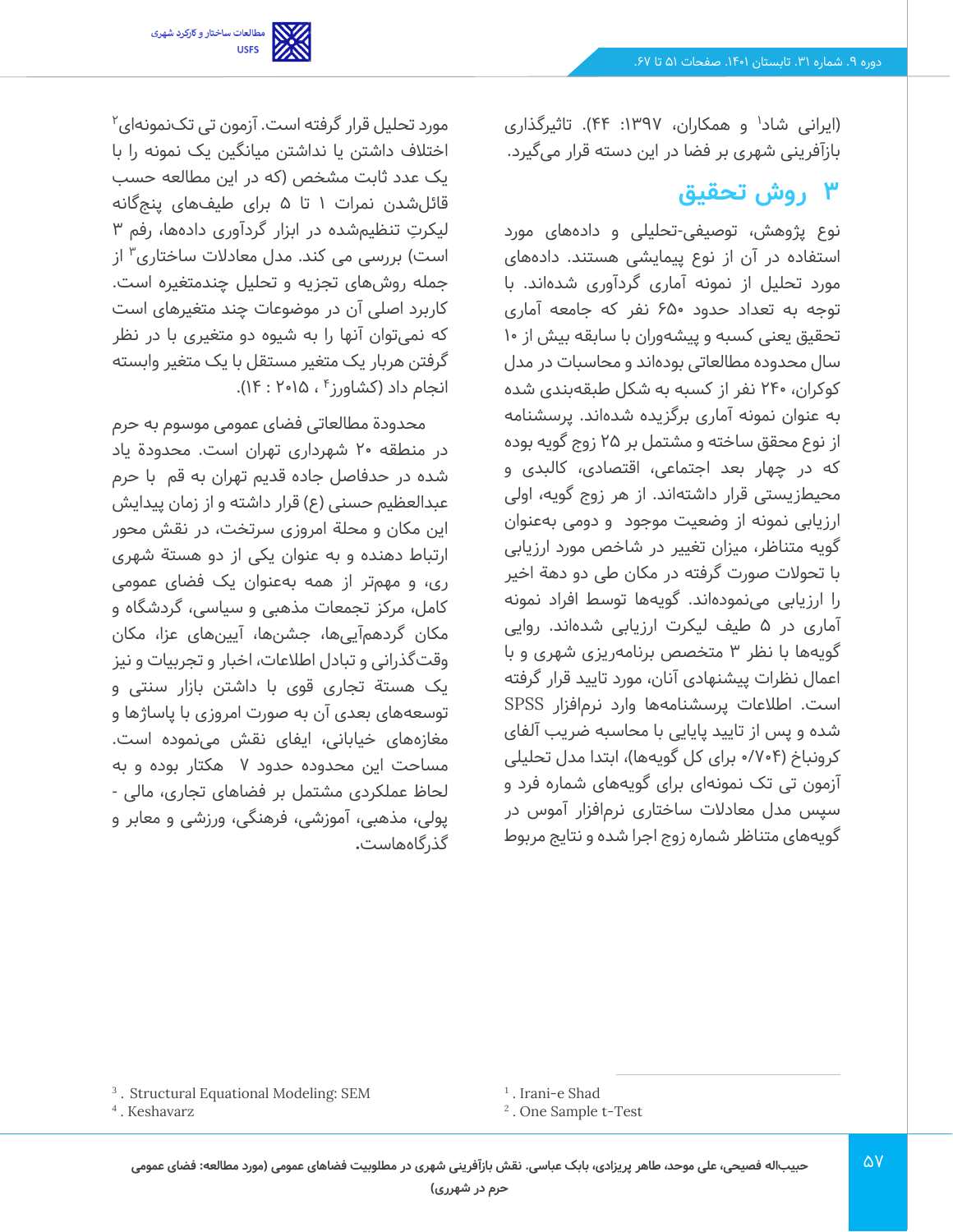

**شکل 1 موقعیت فضای عمومی حرم در شهر تهران** 

### **4 یافتهها و بحث**

# **4.1 ارزیابی مطلوبیت محدودة مطالعاتی در شرایط موجود**

ارزیابی وضعیت موجود محدوده مطالعاتی از نظر شاخصهای 25 گانه مربوط به مطلوبیت فضا به

شرح جدول 1 بوده است. شایان ذکر است که ارزیابی در طیفهای 5 گانه لیکرت از خیلی ضعیف تا خیلی خوب و به ترتیب با کمی سازی پاسخ های کیفی با مقادیر از ۱ تا ۵ صورت گرفته و رقم ۳، بالطبع حد میانگین بوده است.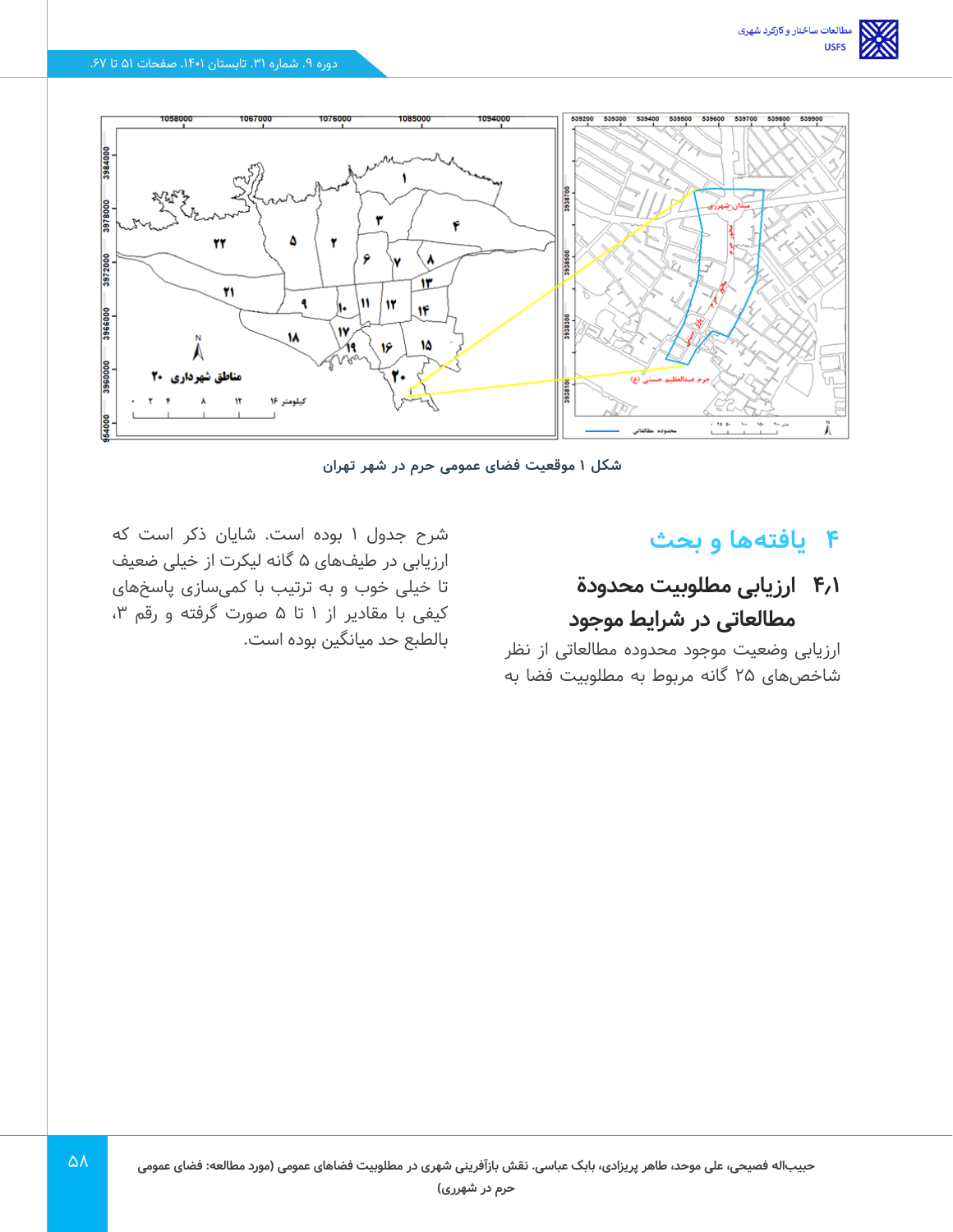

| بعد       | ميانگين رقم     | شاخص                                                             |              |
|-----------|-----------------|------------------------------------------------------------------|--------------|
| اجتماعی   | $F/\Delta$ ۶    | قابلیت حضور زنان در فضا                                          |              |
| اجتماعی   | $F/Y$ 9         | قابلیت حضور افراد در سنین مختلف                                  |              |
| كالبدى    | M/M             | نبود موانع در مسیر عابرین                                        |              |
| كالبدى    | $M/\mu$         | ایمنی فضا                                                        | ۴            |
| كالبدى    | ۳/۳۴            | قابلیت کم وقوع  حوادثی چون آتشسوزی و قابلیت بالای مهار ابن حوادث | ۵            |
| كالبدى    | ۳/۲۲            | قابلیت دسترسی سواره و پیاده                                      | ۶            |
| كالبدى    | M/Y             | آسایش استفادهکنندگان از فضا و کسبه                               | ٧            |
| اجتماعی   | M/Y             | احساس تعلق خاطر به فضا                                           | ٨            |
| محيطزيستى | $M/\gamma$      | نبود آلودگی صوتی                                                 | ٩            |
| محيطزيستى | $M/\sim$        | وضعيت فضاى سبز                                                   | ١۰           |
| اجتماعی   | ۳/۰۵            | کارکردغیراقتصادی فضا در جذب افراد و گروهها                       | ۱۱           |
| اقتصادي   | $\mu/\text{e}$  | قابلیت پاسخگویی به نیازهای روزمره ساکنین پیرامون                 | ۱۲           |
| اجتماعی   | $\mu/\text{eV}$ | قابليت فضا براى گذران اوقات فراغت                                | ۱۳           |
| محيطزيستى | $Y$ /9٣         | زیباییشناسی فضا                                                  | 1F           |
| اقتصادي   | <b>Y/AV</b>     | تناسب كسبوكارها با شرايط فضاى عمومى                              | ۱۵           |
| اجتماعی   | <b>Y/18</b>     | امنیت                                                            | 18           |
| اقتصادي   | Y/V۳            | کارایی استفاده از فضا                                            | $\mathsf{N}$ |
| اجتماعی   | Y/V۳            | قابلیت فضا برای تشویق افراد به حضور                              | ۱۸           |
| اقتصادي   | Y/V۳            | مدت زمان فعالیت کسبوکارها در شبانهروزا                           | ۱۹           |
| كالبدى    | <u>۲/۶۴</u>     | سنخيت كالبد موجود با پيشينه فيزيكى آن                            | ۲۰           |
| اجتماعی   | Y/F             | قابلیت حضور حضور گروههای مذهبی، اجتماعی و سیاسی                  | ۲۱           |
| اجتماعی   | Y/Y'            | قابليت ايجاد وتقويت هويت                                         | ۲۲           |
| محيطزيستى | P/Y             | وضعيت نظافت                                                      | ٢٣           |
| اجتماعى   | $P^{\prime}$    | قابلیت فضا برای تشکیل دورهمیهای دوستانه                          | ٢F           |
| اقتصادي   | $1/\Delta Y$    | تنوع كسبوكارها                                                   | ۲۵           |

#### **جدول 1 شاخص های مطلوبیت فضا در محدوده مطالعاتی**

رقم میانگین مطلوبیت فضای عمومی مورد بررسی در مجموع شاخص های 25 گانه برابر 2/99 بوده که نزدیک به حد متوسط )3( می باشد. رقم اخیر برای مجموع شاخصهای هر کدام از ابعاد محیطزیستی با 4 شاخص، اقتصادی و کالبدی هر کدام با 5 شاخص، و بعد اجتماعی با 11 شاخص به ترتیب برابر ،2/85 ،2/63 /40 3 و 3/01 بوده است. به این ترتیب مطلوبیت فضا در بعد کالبدی از همه بهتر بوده و 5 شاخص مربوط همه باالتر از حد متوسط )باالتر از /20 3( قرار دارند. در بعد اجتماعی نیز میانگین رقم

شاخصها اندکی باالتر از حد متوسط است و در دو بعد دیگر در پایین تر از میانگین قرار دارند. مطلوبیت باالتر بعد کالبدی به دلیل اجرای طرح هایی بوده که همه ماهیت کالبدی، زیرساختی و شهرسازی داشتهاند. از آن جمله می توان به این موارد اشاره نمود: احداث پیاده راه در جای خیابان قبلی، احداث چند پاساژ جدید (قائم، شیشه، مهدی، نگین) ساماندهی کابل های برق و مخابرات )حذف کابل های هوایی)، حذف تابلوها و درهای کرکرههای فرسوده و طراحی یکدست و شماره گذاری تابلوهای مراکز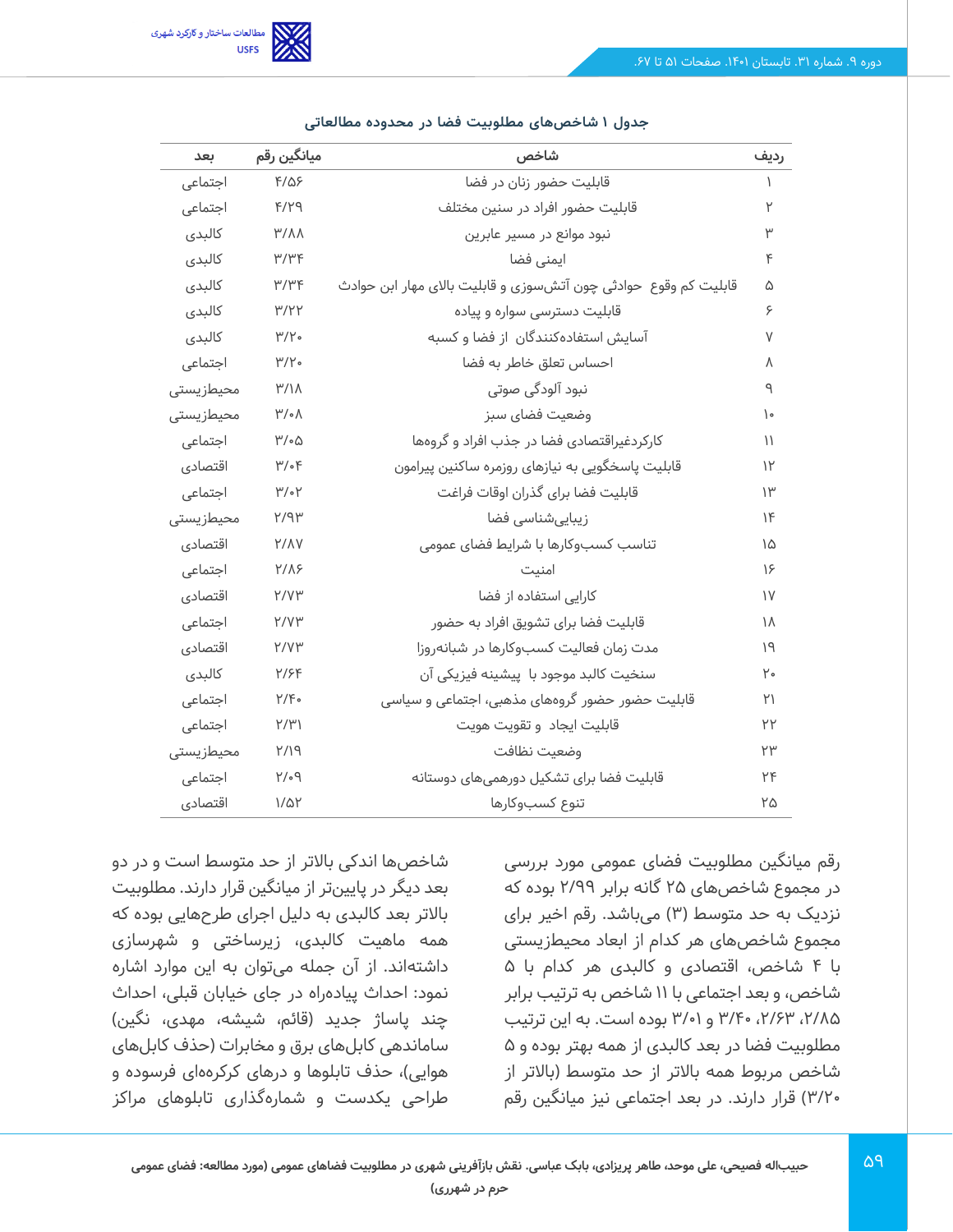کسب با نقوش کاشی، جمع آوری زوائد فیزیکی، بهسازی نما و اجرای ستون از جمله فعالیت های انجام شده در پروژه بهسازی محور حرم بودهاند (صفوی، ۱۳۹۶). ساماندهی سایبانها، بهسازی و مرمت نما )آجرکاری، سنگ کاری، دیوارچینی، سیمانکاری)، لایهبرداری، جایگزینی در و پنجره با طرح سنتی، تعویض شیشه و فوندانسیون و اجرای ستون برای مقاوم سازی انجام شده است. پیرایش و حذف زوائد بصری یکی دیگر از اقدامات صورت گرفته در این محدوده بوده است که در این راستا تابلوهای فرسوده، درهای کرکرهای فرسوده، کانال کولر، کانال آبی کولر گازی و سایبان حذف یا پیرایش شدهاند. تزیینات نمای موجود در محور پیاده راه شهرری یکی دیگر از اقدامات سازمان زیباسازی در این محدود است. مقرنس سازی، مشبک کاری و کاشی کاری در این محور انجام شده است (علیزاده<sup>۱</sup>، 2017 (. در طرح مبلمان شهری، نیمکت ها، سطلهای زباله و گلدان های بزرگ از جنس سنگ و کامال رنگی در محدوده استقرار یافتهاند. مرمت و بهسازی کاروانسرای شاه عباسی به مساحت حدود 1000 مترمربع از اقدامات دیگر قابل ذکر است.کاروانسرای شاه عباسی شهرری عالوه بر مکانی برای استراحت بازرگانان و بارانداز کاالها، محل اسکان و اقامت زائران حرم نیز بوده است. شاخصهای رتبههای 3 تا 7 همه کالبدی هستند. با کارهای انجام شدة اشاره شده، موانع مسیر تا حدامکان حذف شده و با حذف تردد وسایل نقلیه، ایمنی سطح باالیی برقرار گردیده است. موارد تهدید کننده فعلی تخلف از مقررات در تردد و یا توقف موتورسیکلت و اشغال فضا توسط دست فروشان میباشد. این محور از گذشته با قرارگرفتن در مسیر جاده قدیم تهران به قم و جنوب کشور و مجاورت با یکی از گره های ارتباطی جنوب تهران )میدان شهرری) پیوسته دسترسی مطلوبتری در مقایسه با سایر نقاط تهران ارائه می نموده است (فصیحی<sup>۲</sup>

و همکاران، 2020( و به موزات توسعة کلی حملونقل

عمومی در شهر تهران، خطوط اتوبوسرانی جدیدی نیز در مسیرهای گذر از میدان شهرری راه اندازی شده و عملکرد دیرین آن به عنوان هسته شهری شهرری که از شهرهای کهن ایران زمین بوده و سابقهای بس فراتر از تهران دارد و همچنین تقاضاهای سفر باال به این مقصد به دلیل کانون های زیارتی مربوط، آن را در مسیرهای داوطلبانه خودروهای مسافربرشخصی و تاکسی ها ، قرار داده است. قابلیت حضور زنان در فضا و قابلیت فضا برای پذیرش افراد در سنین مختلف مخصوصا ً سالخوردگان و افراد کم سنوسال دو شاخص مهم مطلوبیت فضاهای عمومی هستند که در این جا مطلوبترین وضعیت را در میان شاخصها نمایان ساختهاند. تناسب فعالیتها با تقاضاهای زنان یکی از دالیل این موضوع است. چنانکه حدود 68 درصد از صنوف، پوشاک و منسوجات و حدود 7 درصد طال و جواهرات هستند )فصیحی و همکاران، 1399(. غالبا ً کودکان نیز در معیت والدین به این محل عزیمت می نمایند و از این رو در ارزیابی نمونه آماری، قابلیت فضا برای حضور افراد کم سنوسال نیز، باال ارزیابی شده است. با کارهای صورت گرفته که اشاره گردید از جمله کف سازی مناسب پیاده، مبلمان مناسب و امکانات خدماتی رایگان )آب خوری، نذورات با توجه به محور ارتباطی به زیارتگاهها و. . )، آسایش کسبه و استفادهکنندگان از فضا، نسبتاً باال ارزیابی شده است. هرچند با حذف تردد وسایل نقلیه در عمدة مسیر، آلودگی صوتی از منبع حملونقل ناچیز بوده و این شاخص رقم /18 3 را نشان داده، اما 45 درصد کسبه که به عنوان نمونه آماری مورد سؤال قرار گرفتهاند از آلودگی صوتی بلندگوهای نماز جمعه، سروصدای تشییع جنازه که بنا به رسومات، اموات را جهت طواف در زیارتگاه حضرت عبدالعظیم از این محور عبور می دهند و سروصدای مشاغل غیررسمی (عرضهکنندگان نوارهای صوتی مذهبی، نوحه خوان ها و روضهخوانها) ابراز عدم رضایت داشتهاند. کارکرد

2 . Fasihi

<sup>1</sup> . Alizadeh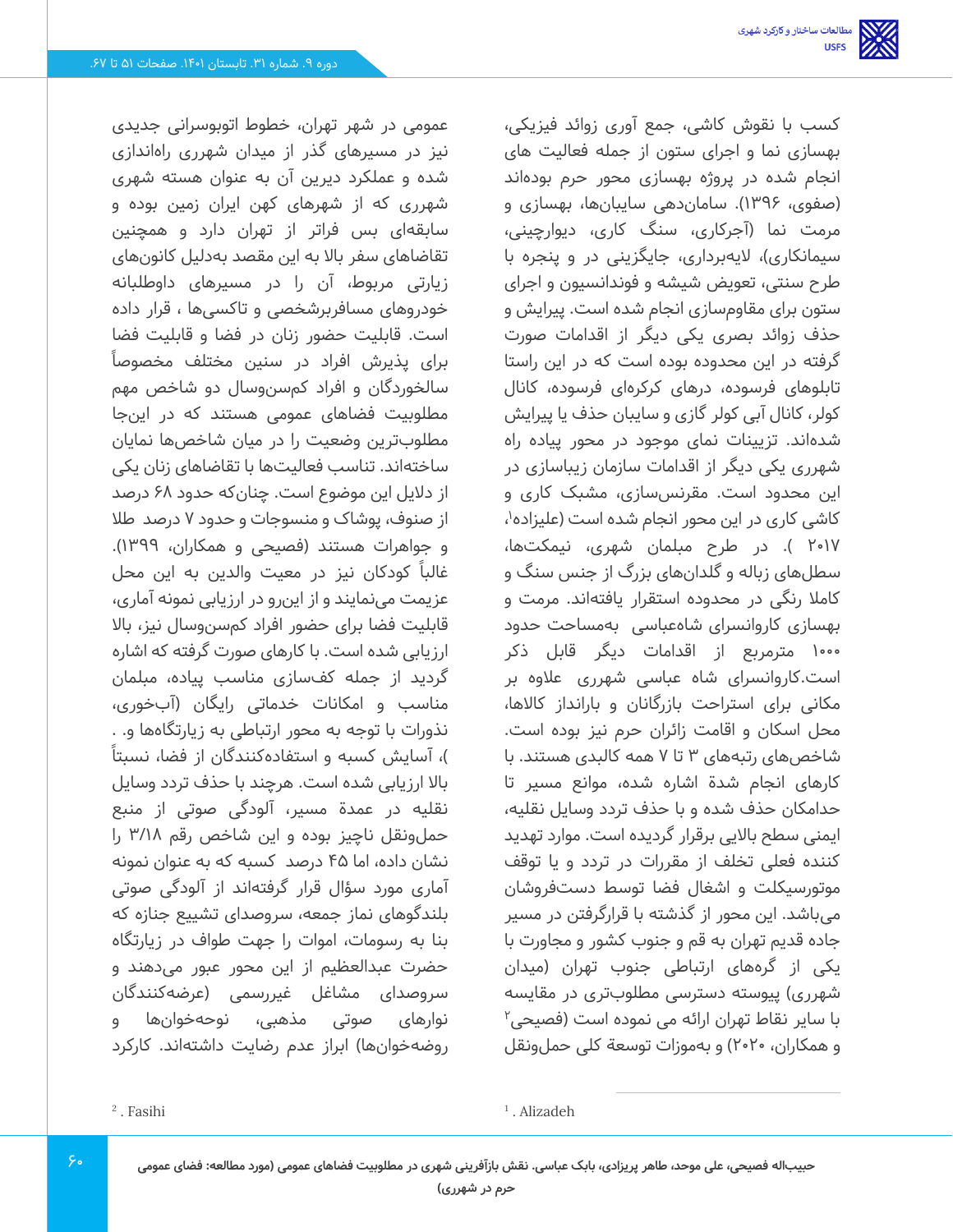

غیراقتصادی فضا برای پذیرش و جذب استفادهکنندگان نیز باالتر از حد متوسط نمایان گردیده است. این موضوع بیشتر به نقش ارتباطدهندگی محور مورد بررسی مربوط می شود. همچنین گذشته از کارکرد مذهبی، وجود مساجد و برگزاری آیین های فوت شدگان و تبلیغات سیاسی در این شاخص تاثیرگذار هستند. ظرفیت فضا برای پاسخگویی به تامین مایحتاج ساکنان پیرامون و قابلیت آن به عنوان مکان گذران اوقات فراغت، دو شاخصی هستند که اندکی باالتر از رقم متوسط قرار گرفتهاند. محدوده مورد مطالعه از روزگاران قدیم، گذشته از کارکردهایی که در مقیاس منطقهای و ملی

داشته، مرکز محله ای محلة سرتخت نیز بوده است. این محله اکنون بیش از 5 هزار نفر سکنه دارد و خانوارهای ساکن در آن برای رفع بسیاری از مایحتاج روزمره به محدوده مطالعاتی پیوند دارند )مرکز آمار ایران، ۱۳۹۵) <sup>۱</sup>.

# **4.2 تاثیر بازآفرینی شهری بر شاخص های مطلوبیت**

خروجی آزمون تی تکنمونهای در خصوص میزان تاثیرگذاری طرح های بازآفرینی بر شاخص های معرف مطلوبیت فضا به شرح جدول 2 بوده است.

|  |  |  |  |  |  |  |  | جدول ۲ خروجی آزمون تی تک <code>نمونه</code> ای در خصوص میزان تاثیرگذاری طرحهای بازآفرینی بر شاخصهای معرف مطلوبیت |
|--|--|--|--|--|--|--|--|------------------------------------------------------------------------------------------------------------------|
|--|--|--|--|--|--|--|--|------------------------------------------------------------------------------------------------------------------|

| ىعد        | ميانگين رقم             | شاخص                                                            |               |
|------------|-------------------------|-----------------------------------------------------------------|---------------|
| اجتماعی    | $F(\Delta)$             | قابلیت حضور زنان در فضا                                         |               |
| كالبدى     | F/19                    | نبود موانع در مسیر عابرین                                       |               |
| كالبدى     | F/IP                    | ایمنی فضا                                                       |               |
| محيطزيستى  | M/V                     | زیباییشناسی فضا                                                 | ۴             |
| محيطزيستى  | W/VV                    | نبود آلودگی صوتی                                                | ۵             |
| محیطز پستی | M/5H                    | وضعيت نظافت                                                     | ۶             |
| اجتماعی    | $M/\Delta\Lambda$       | قابليت ايجاد وتقويت هويت                                        | V             |
| اجتماعی    | ۳/۵۵                    | کارکردغیراقتصادی فضا در جذب افراد و گروهها                      | Λ             |
| كالبدى     | $M/M^{\omega}$          | قابلیت کم وقوع حوادثی چون آتشسوزی و قابلیت بالای مهار ابن حوادث | ٩             |
| اجتماعی    | M/YW                    | قابليت فضا براى گذران اوقات فراغت                               | ۱۰            |
| كالبدى     | $\mathsf{H}/\mathsf{H}$ | آسایش استفادهکنندگان از فضا و کسبه                              | $\mathcal{L}$ |
| اجتماعی    | $N$ $P$                 | احساس تعلق خاطر به فضا                                          | $\mathcal{V}$ |
| اجتماعی    | $Y$ $PY$                | امنيت                                                           | $\mathsf{H}$  |
| اجتماعی    | ۲/۶۵                    | سنخيت كالبد موجود با پيشينه فيزيكى آن                           | 1F            |
| اجتماعی    | Y/50                    | قابلیت حضور حضور گروههای مذهبی، اجتماعی و سیاسی                 | ۱۵            |
| اجتماعی    | Y/FY                    | قابلیت فضا برای تشکیل دورهمیهای دوستانه                         | 18            |
| اجتماعى    | Y/Y                     | قابلیت حضور افراد در سنین مختلف                                 | $\mathsf{V}$  |
| اقتصادي    | Y/YV                    | تنوع كسبوكارها                                                  | ١٨            |
| اقتصادي    | <b>۲/1۶</b>             | مدت زمان فعالیت کسبوکارها در شبانهروزا                          | ١٩            |
| اقتصادي    | $1/\Delta$ ۶            | کارایی استفاده از فضا                                           | ٢۰            |

۰ . در سرشماری عمومی نفوس و مسکن سال ۱۳۹۵، ۴۶۰۲ نفر

جمعیت داشته است (مرکز آمار ایران، ۱۳۹۵) Iranian

Statistic Center, 2016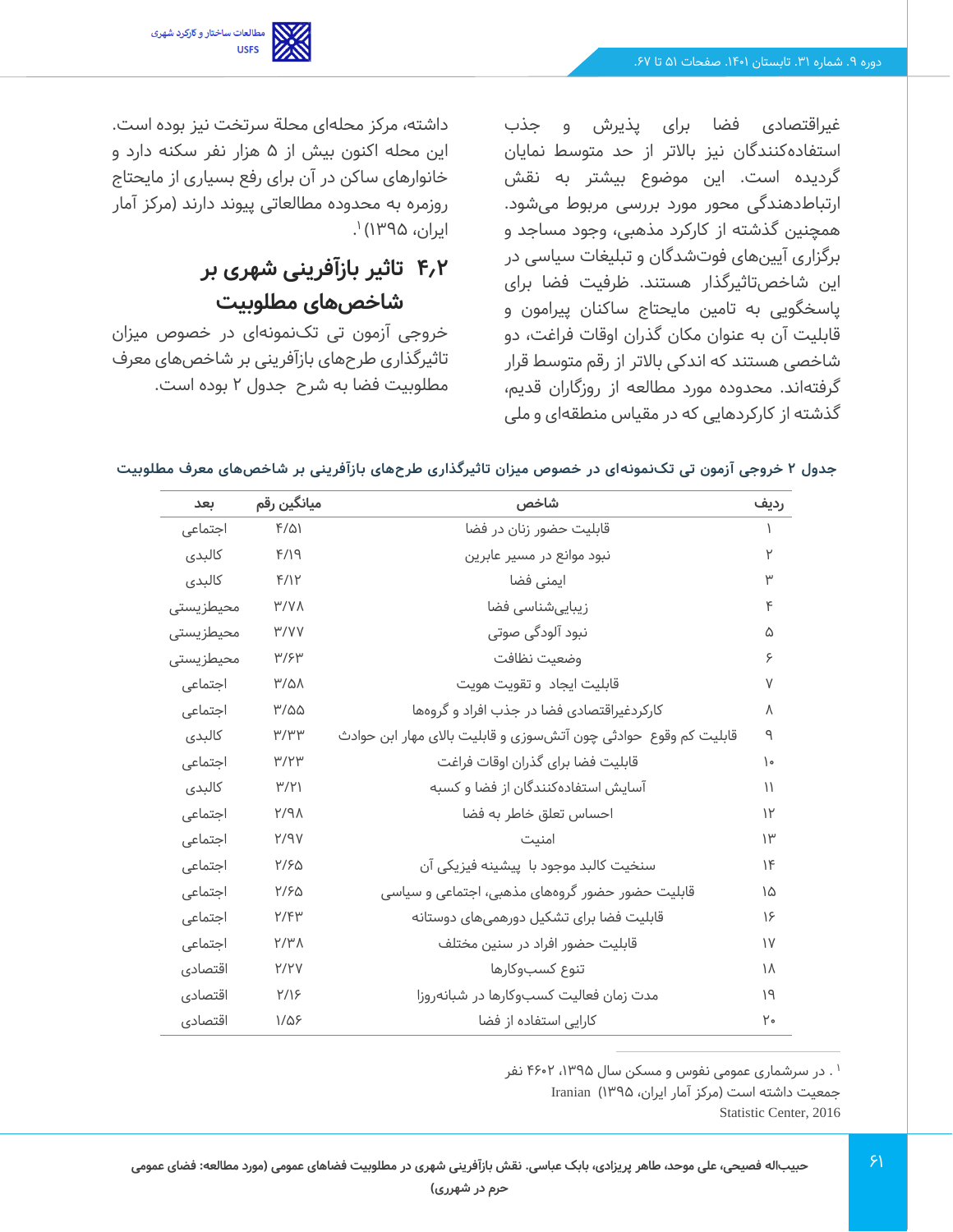| بعد       | میانگین رقم      | شاخص                                             | رديف |
|-----------|------------------|--------------------------------------------------|------|
| اقتصادي   | 1/F <sub>1</sub> | قابلیت پاسخگویی به نیازهای روزمره ساکنین پیرامون | ۲۱   |
| اجتماعی   | ۱/۴۵             | قابلیت فضا برای تشویق افراد به حضور              | ۲۲   |
| اقتصادي   | ۱/۲۹             | تناسب کسبوکارها با شرایط فضای عمومی              | ۲۳   |
| كالبدى    | 1/۲V             | قابلیت دسترسی سواره و پیاده                      | ٢۴   |
| محيطزيستى | ۱/۲              | وضعيت فضاى سبز                                   | ۲۵   |

میزان تاثیرگذاری طرح های بازآفرینی اجرا شده بر ارتقاء شاخصهای مطلوبیت فضای عمومی مورد مطالعه بر اساس کمی سازی طیفهای 5گانه لیکرت از 1 تا 5 به طور میانگین برابر 2/81 بوده است. طرح های یاد شده بیشترین تاثیرگذاری را بر ارتقاء شاخصهای بعد کالبدی داشتهاند که رقمی برابر /22 3 را به دست داده است. پس از بعد کالبدی به ترتیب شاخصهای محیطزیستی با میانگین رقم 3/09 و بعد اجتماعی با میانگین رقم 2/94 قرار دارند. کمترین میزان تاثیرگذاری از آن شاخص های بعد اقتصادی بوده که رقم میانگین آنها برابر /75 1 میباشد. بیشترین تاثیرپذیری شاخص های مطلوبیت فضا از طرح های اجرایی به شاخص های «قابلیت حضور زنان در فضا»، «نبود موانع در مسیر عابرین» و «ایمنی فضا» مربوط بوده که هر سه رقمی باالتر از 4 داشته اند. تا پیش از تبدیل خیابان به پیاده راه و اجرای پروژه های متعاقب آن که مورد اشاره قرار گرفتند، محور یاد شده خیابانی شلوغ و پرترافیک با پیاده روی باریک، پرمانع و ناهموار بود. مسیر پیادهرو اغلب با سد معبر کسبه اشغال شده و فضایی برای تردد عابرین برجا نمی گذاشت. در امتداد پیاده رو، انهار روباز فاضالب و در مسیر پیاده در فواصلی درختان، تیرها و تابلوهای برق و مخابرات و صندوق های زباله، موانع جدی برای حضور و تردد بهویژه برای زنان و کودکان و افراد کمتوان ایجاد مینمودند. تردد پیادهها غالباً از لابلای خودروها و انبوه موتورسیکلت ها در مسیر سواره صورت گرفته و پرمخاطره می نمود. تاثیرگذاری طرح های بازآفرینی بر شاخصهای «زیبایی»، «نبود آلودگی صوتی» و «وضعیت نظافت» در مراتب بعدی قرار داشتهاند. تابلوهای اوراق شده بیشتر مراکز کسب، مبلمان

شهری نازیبا، آلودگی بصری ناشی از نصب کولرها، در های کرکره ای جورواجور و رنگ و رو رفته مغازهها، تیرها و تابلوهای برق و مخابرات، صندوق ها وسطلهای شکسته و اوراق زباله، عبور خودرو و موتورسیکلت و وانتی های دورهگرد، ریخت و پاش زباله و. . . همه عامل نازیبایی فضا، عدم نظافت و آلودگی صوتی بودند.

شکل 2 نیز که که با استفاده از خروجی نرم اقزار تحلیل ساختاری آموس ترسیم شده نشان می دهد که طرح های اجرا شده به میزان تقریبا ً یکسانی وضعیت ابعاد کالبدی، اجتماعی و محیط زیستی را تغییر دادهاند و تغییر در بعد اقتصادی تقریباً به میزان نصف تغییر در ابعاد سه گانه گفته شده بوده است. از سوی دیگر، در صورتی که میزان تحول ایجاد شده در مطلوبیت فضای عمومی مورد مطالعه را 100 فرض کنیم، هر شاخص به طور میانگین 4 درصد در این تحول نقش دارد (۴=۱۰۰/۱۰۰). تحلیل دادهها و شکل 2 نشان می دهد که تاثیرگذاری طرح های بازآفرینی بر هر کدام از شاخصها و بالطبع سهم تغییرات شاخصها در مطلوبیت کلی فضا از 6/48 درصد در مورد تاثیر بر »حضور بیشتر زنان در فضا» تا /72 1 درصد در خصوص تاثیر بر »فضای سبز« متفاوت است. در بعد کالبدی سه شاخص از چهار شاخص پس از شاخص«حضور زنان»، بیشترین تغییر و در نتیجه بیشترین سهم تاثیرگذاری بر مطلوبیت فضا را نمایان ساخته و در عین حال یک شاخص از آن که تغییر در فضای سبز باشد در میان 25 شاخص، کمترین تغییر و کمترین سهم را داشته است. شاخصهای بعد کالبدی نیز وضعیت تقریباً مشابهی با شاخص های بعد محیطزیستی دارند. در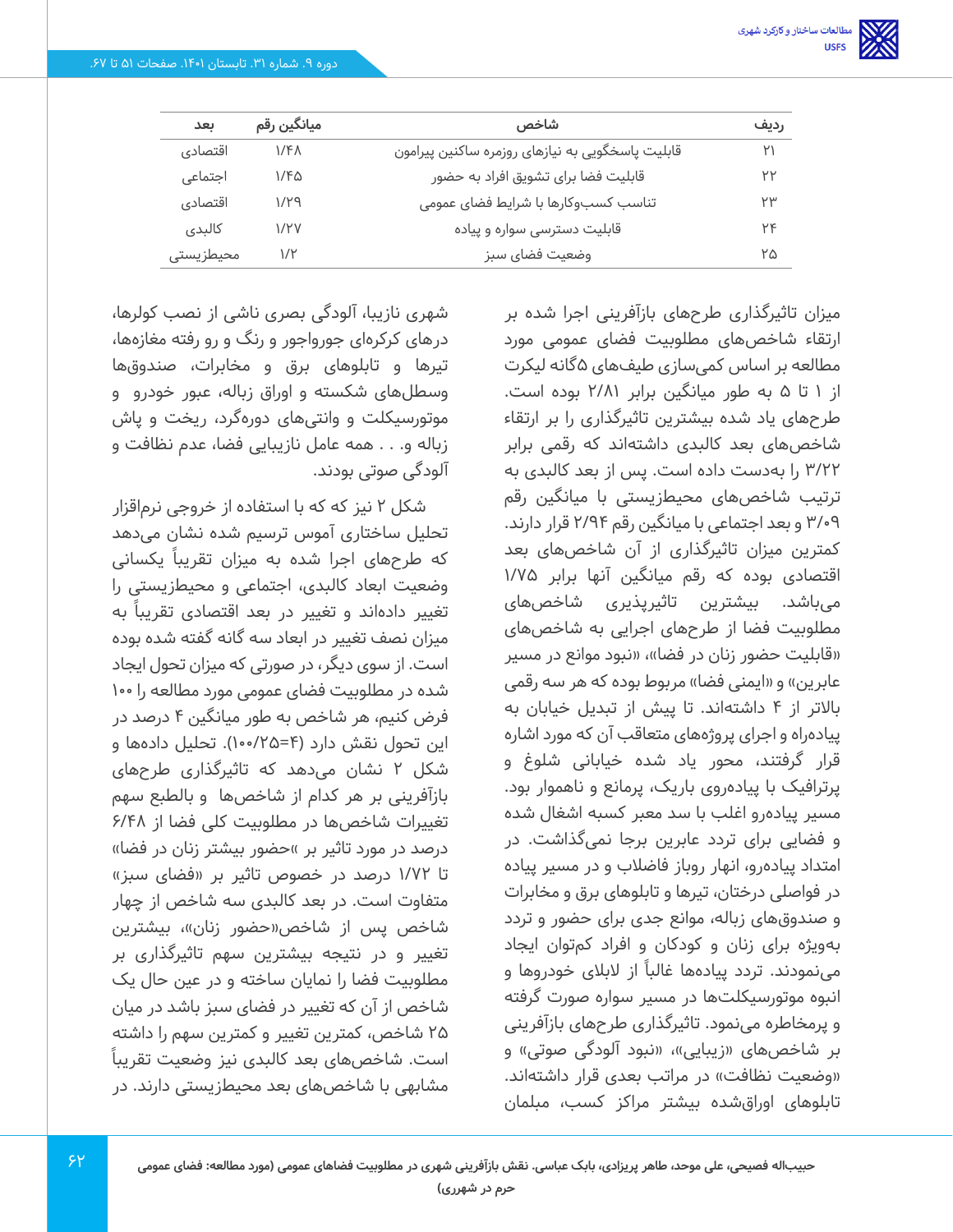

این بعد شاخص «دسترسی» کمترین تغییر را از اجرای طرح ها نمایان ساخته و سه بسیار پایین تری از حد میانگین (۴) در تغییرات مطلوبیت فضا داشته است. چهار شاخص دیگر این بعد با فاصله زیادی از شاخص یاد شده و فراتر از رقم میانگین قرار دارند. در بعد اقتصادی، تاثیر طرح های بازآفرینی در تغییر شاخصها پایین و در مورد هر 5 شاخص، زیر رقم

میانگین بوده است. در عین حال ارقام شاخص ها نیز اختالف زیادی با یکدیگر ندارند.

در بعد کالبدی از میان 11 شاخص، رقم 6 شاخص باالتر از میانگین و 5 شاخص پایین تر از میانگین نمایان شده و تفاوت زیادی نیز در میزان تغییر شاخصها در با تاثیرپذیری از طرح های اجرایی مشهود نمی باشد.



**شکل 2 تاثیرپذیری ابعاد و شاخص های مطلوبیت فضای عمومی از طرح های بازآفرینی اجراشده در محور حرم**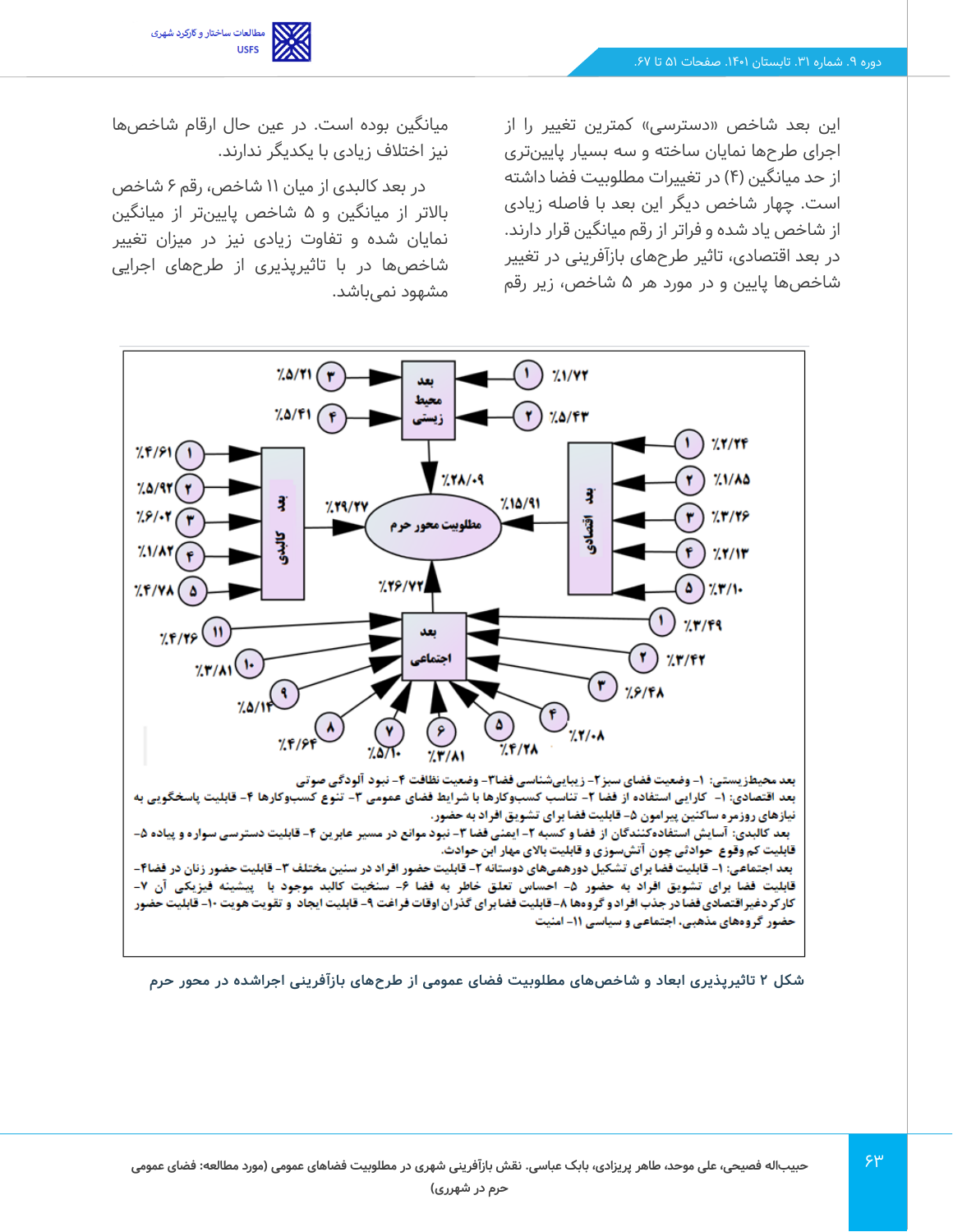ضرورت مورد استفاده مشتریان قرار نمی گیرند. از این رو می توان گفت که فضای عمومی به لحاظ فضاهای جذاب پذیرایی بسیار ضعف دارداازدحام جمعیت و شلوغ بودن آن، »قابلیت فضا برای دورهمیهای دوستانه» را با وجود مبلمان نسبتاً مناسب زایل ساخته و رفع این نقیصه تنها با توسعة فیزیکی فضا که می تواند با الحاق میدانچهها و فضاهای باز موجود در جنوب و شرق فضا از طریق تعریض گذرهای موجود امکانپذیر گردد، میسر است. با وجود کوشش های زیادی که در تنظیف محیط در ساعات شب به عمل می آید تنها تا پاسی از روز نظافت برقراراست , این موضوع به فرهنگ شهرنشینی و زباله پراکنی استفادهکنندگان از فضا که بسیاری از آنها از مسافران و زائران می باشند مربوط شده و توجه به مقوله فرهنگ در طرح های بازآفرینی را طلب می نماید. ویرانی فضاهای معرف هویت در گذشته که از آنها جز یک کاروانسراو بازار سرپوشیده بیشتر باقی نمانده و عدم کفایت توجهات و اقدامات در طرح های بازآفرینی به این مقوله سبب شده که عناصر فضا در هویت آفرینی و تقویت آن نقش چندانی نداشته باشند. این موضوع نیز عطف توجه به تاریخ و پیشینه و احیاء عناصر قدیم و کهن فضا را می طلبد که مورد غفلت قرار گرفته است. از سویی هیچ پروژه فرهنگی و اجتماعی که بتواند بین این فضا و پیکرة شهری کهن و باستانی ری و میراث مللوس و غیرملموس آن پیوند برقرار سازد اجرا نشده و هیچ تجلی و نمودی از ری باستان و ری تاریخی در قالب هنرهای تصویری و تجسمی و مانند آن در این فضا ملحوظ نمی باشد. شایسته آن است که در راستای برقراری پیوند با گذشته و قابلیت هویت زایی فضا، آثار باقی مانده از ری باستان و ری تاریخی در کتابها، اسناد، هنر، ادبیات و مانند آنها، مدل سازی شده و به صورت ماکت، تصویر و ... در معرض همیشگی استفادهکنندگان از فضا قرار گیرد. یکی از خصیصههای مطلوبیت فضای عمومی

# **5 جمعبندی و نتیجهگیری**

با این که در رویکرد نوین و مقبولی که به عنوان بازآفرینی در سال های اخیر مورد توجه قرار گرفته، بر خالف ر ویکردهای پیشین، تنها به محیط کالبدی توجه نشده و تمامی ابعاد فضا از جمله بعد اقتصادی و اجتماعی نیز مورد توجه قرار دارند، اما آنچه در بررسی محور حرم آشکار گردید حکایت از آن دارد که در عمل، پروژه های اجرایی بر محور کالبد و فضای فیزیکی استوار بوده و ثمرات آن نیز بالطبع در همین ابعاد نمایان گردیده است. از این نظر محدودة مطالعاتی تافتهای جدابافته از مکانها و فضاهای شهری دیگر ایران نبوده است. چنان که در مطالعات رضایی<sup>۱</sup> و همکاران (۲۰۲۰) در خصوص بافت ناکارآمد شهر یزد؛ موسوی<sup>۲</sup> و همکاران (۲۰۲۰) در خصوص بافت مرکزی شهر زنجان، صفایی پور<sup>۳</sup> و همکاران (۲۰۱۷) در خصوص بازآفرینی محلات بافت فرسوده همدان، نصیری<sup>۴</sup> و همکاران (۲۰۱۷) در خصوص بافت فرسوده منطقه 17 تهران، بررسی های عندلیب و همکاران (۱۳۹۲)<sup>۵</sup> در مورد طرح توسعه مجدد بلوک خیام تهران به عنوان بزرگترین برنامه بازآفرینی شهرداری تهران تا سال 1392و مطالعات دیگری از این قبیل، نقاط قوت در بعد کالبدی و محیطزیستی و نقاط ضعف در ابعاد اقتصادی و اجتماعی آشکار گردیده است. مطلوبیت یک فضای عمومی به لحاظ اقتصادی مستلزم تنوع در کسب وکارها و فعالیت های غیراقتصادی فضا است و فضای عمومی مورد مطالعه از این نظر بسیار ضعف دارد. چنان که بیش از دو سوم از فعالیت های کسب و کار فقط در حوزه پوشاک، منسوجات و کیف و کفش هستند. از این رو برای ارتقاء مطلوبیت این فضای عمومی ایجاد تنوع در کسب و کارها و خدمات امری الزامی است. تنها سینمای موجود از سال های پس از پیروزی انقالب اسالمی تعطیل شده و مرکز پذیرایی این فضا نیز جذابیتی ندارند و جز بر حسب

<sup>4</sup> . Nasiri

<sup>5</sup> . Andalib

<sup>&</sup>lt;sup>1</sup>. Rezaei

<sup>2</sup> . Moosavi

<sup>3</sup> . Safaei Poor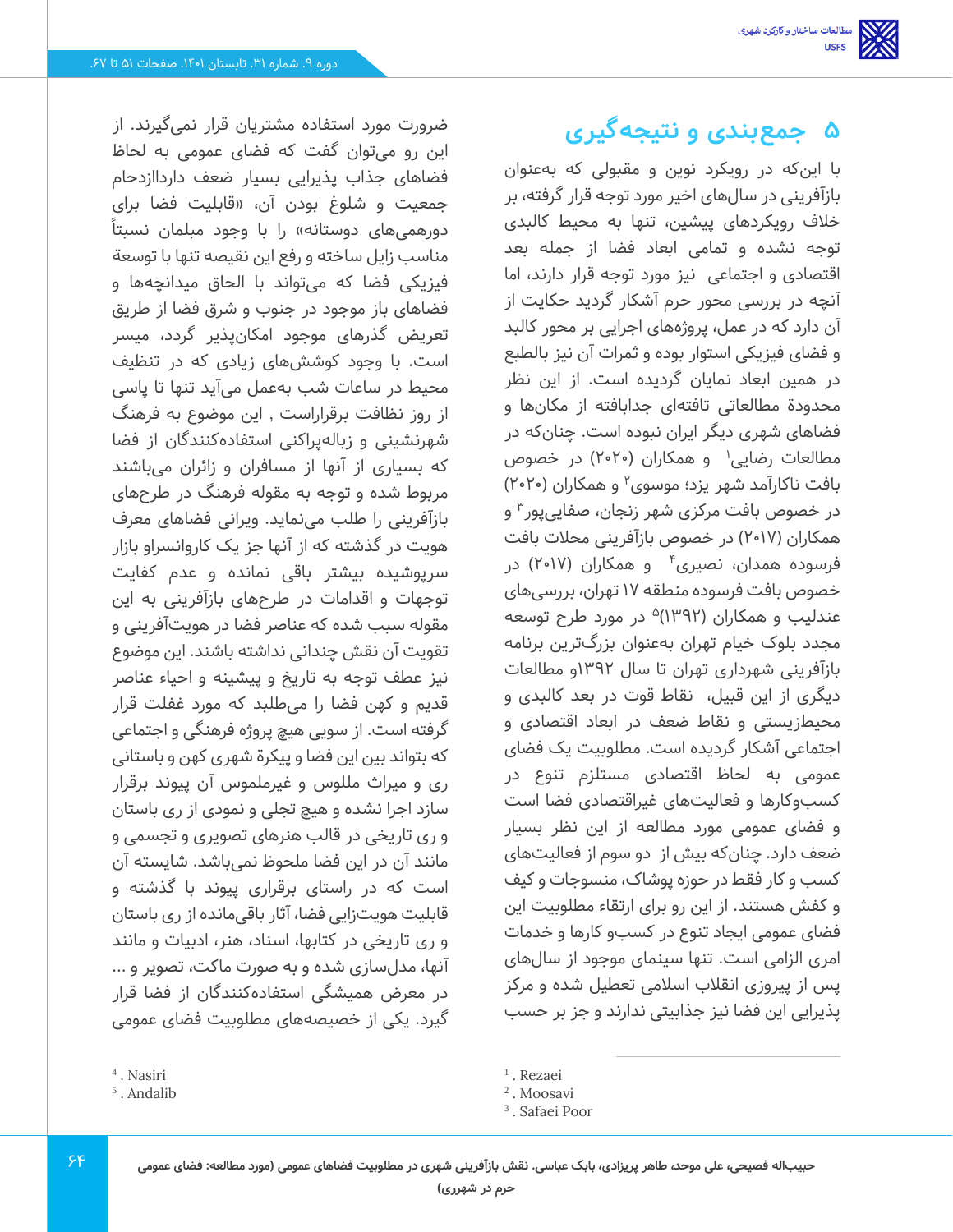مطالعات ساختار و کارکرد شهری<br>USFS

میپذیرد. طرح های اجر ا شده نیز تاکنون به این موضوع توجه نداشتهاند. امنیت عنصر مهمی است که در این خصوص تاثیرگذار بوده به طوری که دستگاههای انتظامی به کسبه در خصوص فعالیت در ساعات شب هشدار داده و هر گونه مسئولیتی در خصوص سرقت و مانند آن را متوجه خود آنها

قابلیت پذیرش و حضور افراد در بیشتر ساعات شبانهروز است. فضای عمومی مورد مطالعه هر چند از گذشته به عنوان یک کانون تجاری شناخته میشده و با وجود قابلیتی که اماکن زیارتی مجاور ایجاد نموده اند، فاقد مشخصة مطلوب فضای عمومی از این حیث بوده و فعالیت و حضور در فضا در آن همانند مراکز کسب و کار دیگر نقاط تهران،از اولین ساعات روز آغاز و در ساعات آغازین شب پاین

# **منابع**

University Publishing Center (In Persian).

- Haghighatbin, M., Bidarbakht, N. (2019). Improving the sense of pleasure in reviving the post-industrial landscapes of Naqsh-e Jahan, 9 (1): 65-55 (In Persian).
- Iranian Urban Development and Improvement Company (2014). Comprehensive framework for sustainable urban regeneration. Tehran: Publication of Ministry of Roads and Urban Development. (in Persian)
- Iranian Statistical Center (2016). The shape files from Iranian Public Census of Population and Housing (In Persian).
- Irani-e Shad, A., Habib, F., Mahdavi Nejad, M.J. (2018). Modernization of historical neighborhoods with the aim of locating urban spaces, Studies of Urban Management, 10(26): 41-60 (In Persian).
- Keshavarz, Y. (2015). Modeling structural equations using the humanities. Mehraban book publishing (In Persian).

Alizadeh, I. (2017). Interview as the chairman of Tehran City Beautification Organization. Retrieved Jun, 4, 2021 from: [http://asresakhteman.com/Ne](http://asresakhteman.com/News/36190) [ws/36190](http://asresakhteman.com/News/36190) (In Persian).

مے ،دانند.

- Andalib, A.R., Bayat, A., Rasooli, L. (2013). Comparison and adaptation worn-out urban textures regeneration of Tehran Khayyam block and Liverpool project. Environmental Planning Quarterly, No. 23: 93-79 (In Persian).
- Faraji, Y. (2007) Theory of Microeconomics. Commercial Publishing Company affiliated to the Institute of Human Studies and Research. Tehran, Iran (In Persian).
- Fasihi, H., Parizadi, T., Karami, T. (2020). Investigating the role of sidewalks in the vitality of public spaces; The case: Haram sidewalk. Sustainable City, 2 (4):1-15(In Persian).
- Ferguson, Ch. (2009). A theory of Microeconomics. Translated by M. Roozbehan in Persian, Tehran

**حرم در شهرری(**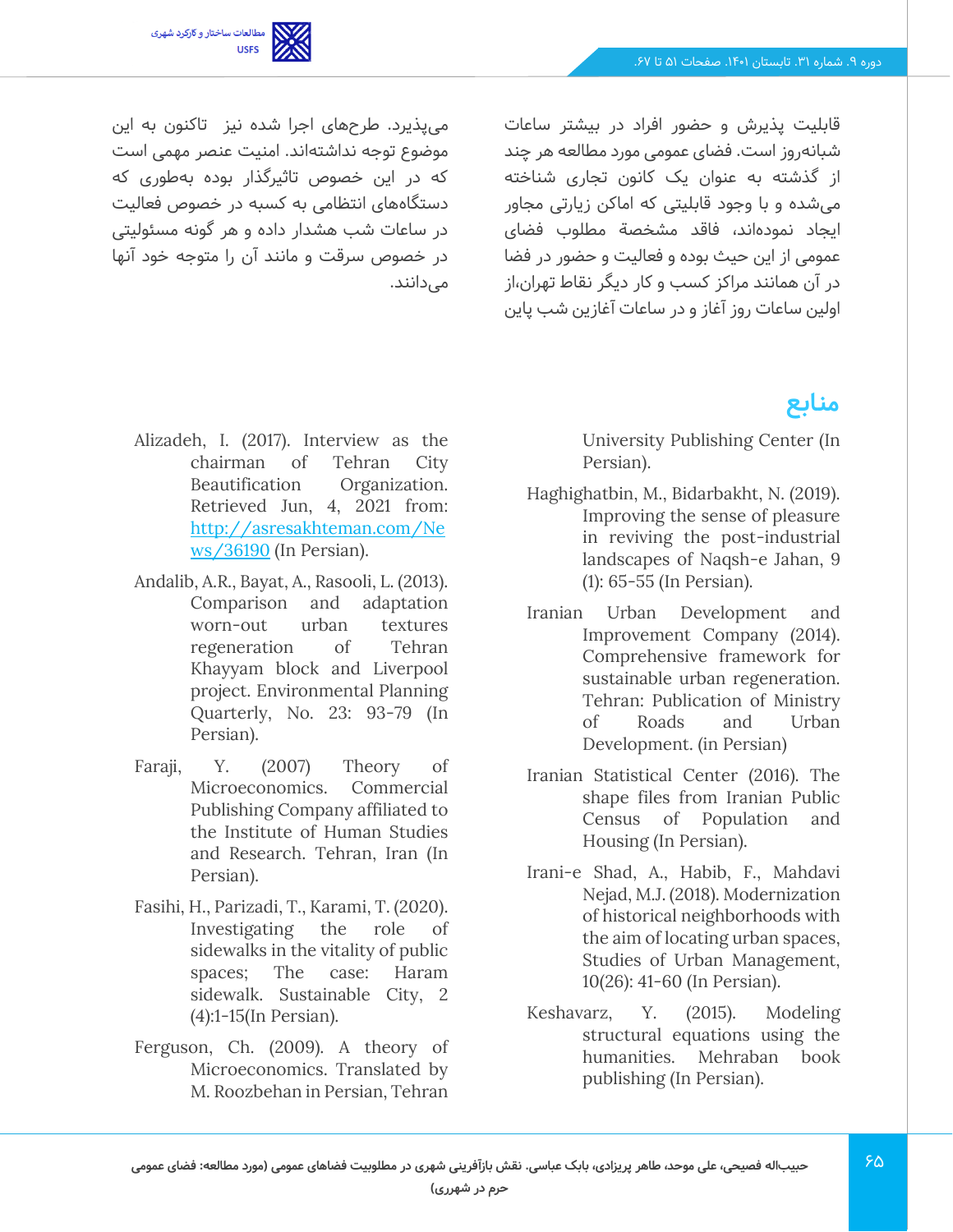- Khodayari-e Motlaq, S., Share Poor, M., Tavallaei, N. (2017). Investigating the effect of urban space desirability indices on the rate of realization of the right to the city; The case: Babolsar city. Sociology of Social Institutions, 3(9): 225-190 (In Persian).
- Korasanizadeh, F., Saberi, H., Mo'meni, M., Mousavi, M. N. (2019). Comparative comparison of the quality of urban public spaces desirability; the case: Districts 8 and 6 of Isfahan Municipality. Geography (Regional Planning), 9(4): 478-465 (In Persian).
- -Leftwich, R.H. (2007). Price system and allocation of production resources. Translated in Persian by M. Sajjadi, Tehran, Allameh Tabatabai University Press, Seventh edition (In Persian).
- Mahmoodpoor,N. (2017). An introduction to planning urban public spaces with a look at Tehran parks. Azarakhsh Publication, Tehran (in Persian)
- Moein, M. (2009). Moein Persian Dictionary. Amirkabir Publication, Tehran, Iran (In Persian).
- Mohammadi, M., Changelvaei, Y. (2012). Evaluation of urban space quality components on the desirability of tourist pedestrian routes; the case: Study of pedestrian tourist routes prioritization in Isfahan. Iranian Journal of Architecture and Urban Planning, No. 5: 32-15(In Persian).
- Moosavi, S.Y., Abbasi, Q., Ghasemi, I., Ahdnad-e Rooshti, M. (2020).

Sustainability analysis of central city regeneration; the case: Central city of Zanjan. Sustainable City Quarterly, No. 15: 1-16 (In Persian).

- -Nasiri, I., Salari Nia, M. (2017). Analysis of effective factors in regeneration of worn urban textures: A case study of neighborhoods 20 in district 17th of Tehran Municipality. Geographical Journal of Land, No. 55: 148-135(In Persian).
- Poormoosavi, S.M., Zivyar, P., Alizadeh, T. (2012). Relationship between physical spaces and social functions (The case: District 19 of Tehran: Ahmadieh Neighborhood). Environmental land Use Quarterly, No. 28: 23- 45. (In Persian)
- Rahimi, L. (2018). Explaining and evaluating the factors influencing urban squares desirability; the case: Clock Square in Tabriz. Spatial planning, 8(4): 88-67 (In Persian).
- Rezaei, M.R., Eizadfar, N., Mohammadi, H. (2020). Evaluation of dysfunctional urban contexts based on sustainable regeneration approach (The Case: dysfunctional context of Yazd city). Geography of Urban Planning Research, 8(2): 345-327 (In Persian).
- Safaeipour, M., Zarei, J., (2017). Neighborhood-based planning and sustainable regeneration of worn-out urban structures with an emphasis on social capital; the case: Golan neighborhood of Hamadan. Geographical